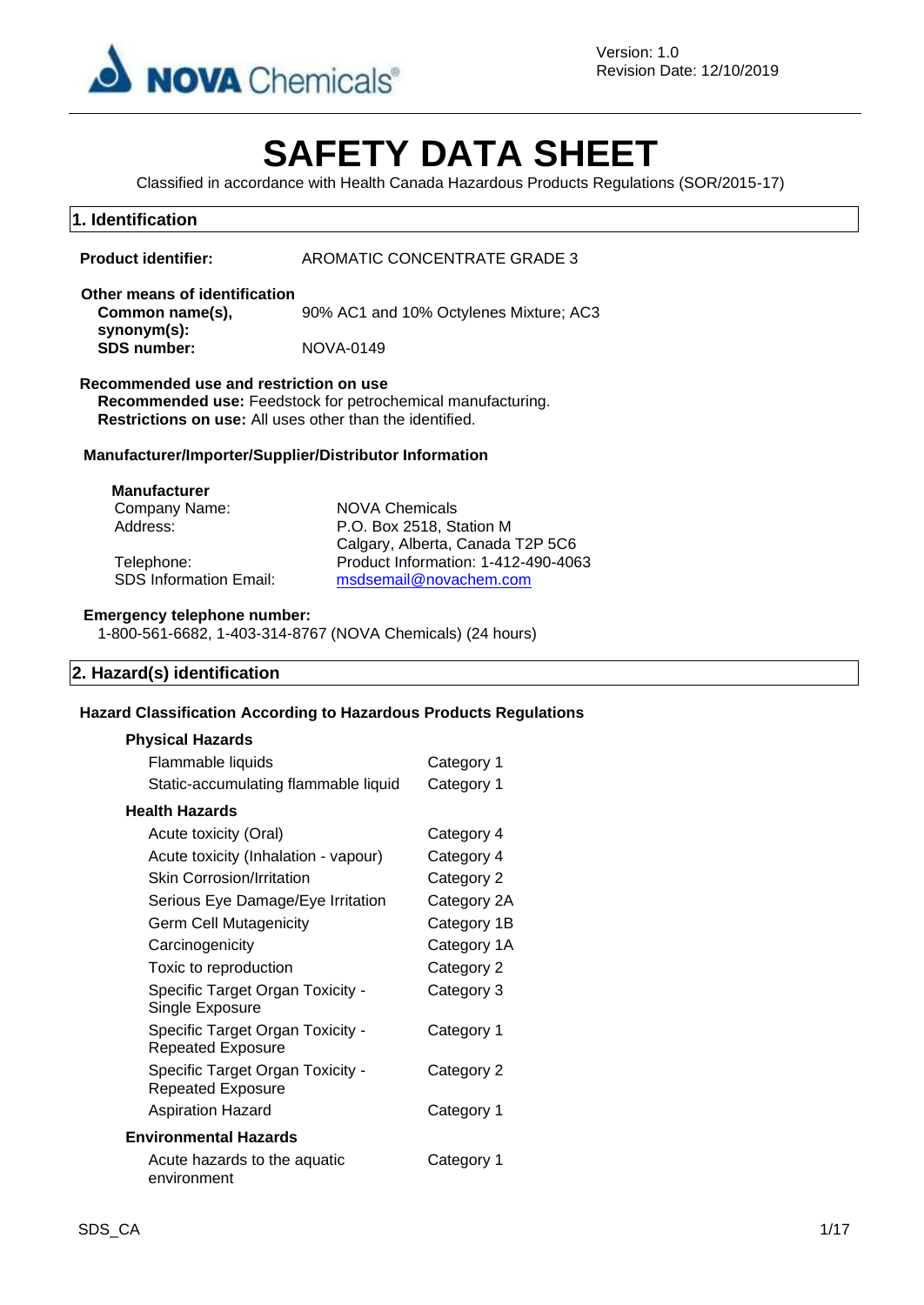

Chronic hazards to the aquatic environment

Category 1

# **Label Elements**

**Hazard Symbol:**

| <b>Signal Word:</b>              | Danger                                                                                                                                                                                                                                                                                                                                                                                                                                                                                                                                                                                                                                                                                                                                                                                                                                          |
|----------------------------------|-------------------------------------------------------------------------------------------------------------------------------------------------------------------------------------------------------------------------------------------------------------------------------------------------------------------------------------------------------------------------------------------------------------------------------------------------------------------------------------------------------------------------------------------------------------------------------------------------------------------------------------------------------------------------------------------------------------------------------------------------------------------------------------------------------------------------------------------------|
| <b>Hazard Statement:</b>         | Extremely flammable liquid and vapour.<br>Static accumulating flammable liquid can become electrostatically<br>charged even in bonded and grounded equipment.<br>Sparks may ignite liquid and vapour.<br>May cause flash fire or explosion.<br>Harmful if swallowed or if inhaled.<br>Causes skin irritation.<br>Causes serious eye irritation.<br>May cause genetic defects.<br>May cause cancer.<br>Suspected of damaging fertility or the unborn child.<br>May cause respiratory irritation.<br>Causes damage to organs through prolonged or repeated exposure.<br>(Blood)<br>(Auditory system)<br>May cause damage to organs through prolonged or repeated<br>exposure.<br>(Central nervous system)<br>May be fatal if swallowed and enters airways.<br>Very toxic to aquatic life with long lasting effects.                               |
| <b>Precautionary Statements:</b> |                                                                                                                                                                                                                                                                                                                                                                                                                                                                                                                                                                                                                                                                                                                                                                                                                                                 |
| <b>Prevention:</b>               | Obtain special instructions before use. Do not handle until all safety<br>precautions have been read and understood. Keep away from heat,<br>hot surfaces, sparks, open flames and other ignition sources. No<br>smoking. Keep container tightly closed. Ground and bond container<br>and receiving equipment. Use explosion-proof<br>[electrical/ventilating/lighting] equipment. Use non-sparking tools.<br>Take action to prevent static discharges. These alone may be<br>insufficient to remove static electricity. Do not breathe<br>dust/fume/gas/mist/vapours/spray. Wash hands thoroughly after<br>handling. Do not eat, drink or smoke when using this product. Use<br>only outdoors or in a well-ventilated area. Avoid release to the<br>environment. Wear protective gloves/protective clothing/eye<br>protection/face protection. |
| <b>Response:</b>                 | IF SWALLOWED: rinse mouth. Do NOT induce vomiting. Immediately<br>call a POISON CENTRE/doctor. IF ON SKIN (or hair): Take off<br>immediately all contaminated clothing and wash it before reuse.<br>Rinse skin with water [or shower]. If skin irritation occurs: Get medical<br>advice/attention. IF INHALED: Remove person to fresh air and keep<br>comfortable for breathing. Call a POISON CENTRE/doctor if you feel<br>unwell. IF IN EYES: Rinse cautiously with water for several minutes.<br>Remove contact lenses, if present and easy to do. Continue rinsing. If<br>eye irritation persists: Get medical advice/attention. IF exposed or<br>concerned: Get medical advice/attention. In case of fire: Use dry                                                                                                                         |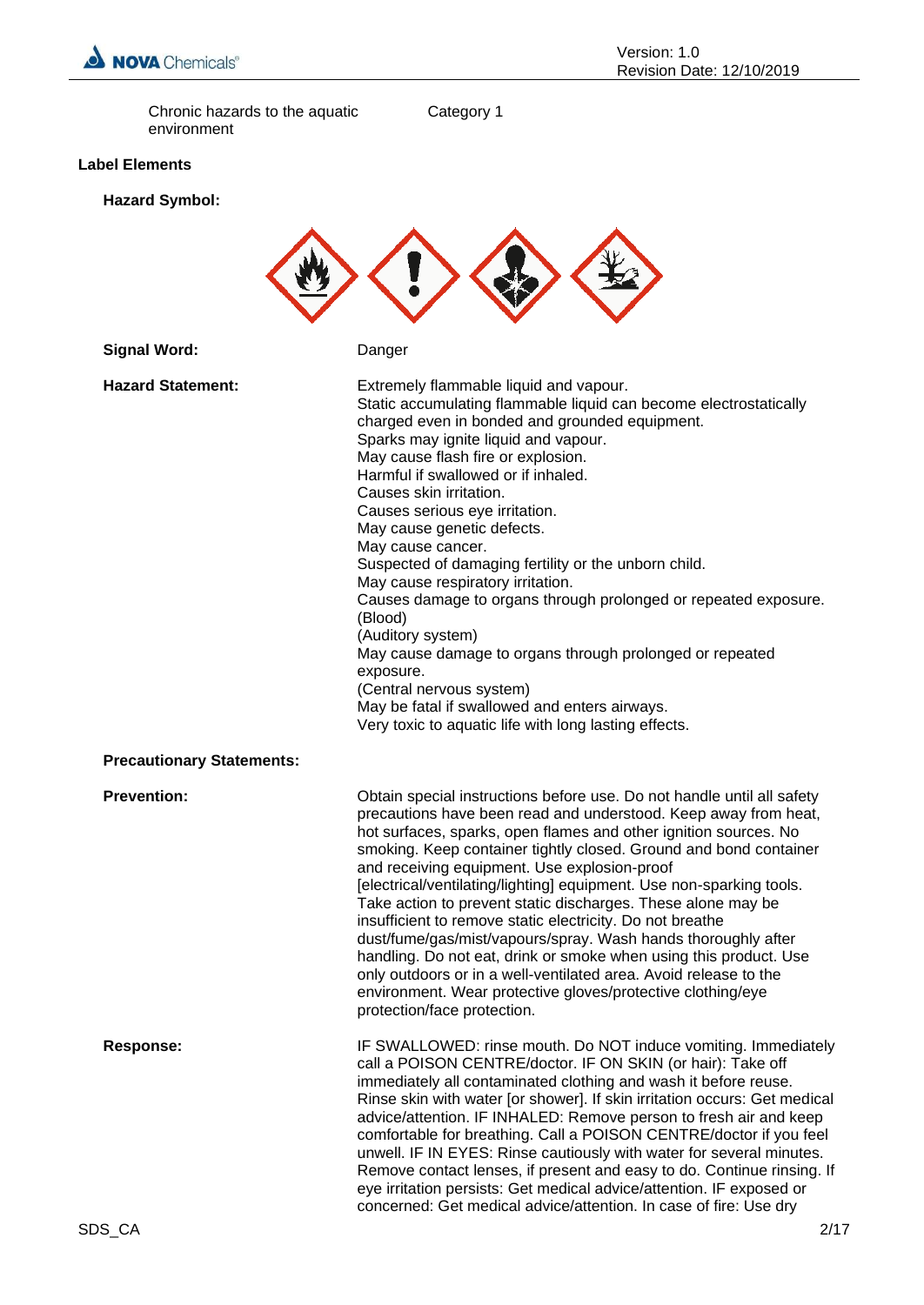| <b>NOVA</b> Chemicals®                                      | Version: 1.0<br>Revision Date: 12/10/2019                                                                                                                                                  |  |  |  |
|-------------------------------------------------------------|--------------------------------------------------------------------------------------------------------------------------------------------------------------------------------------------|--|--|--|
|                                                             | chemical, foam, carbon dioxide (CO2), water spray or fog to<br>extinguish. Collect spillage.                                                                                               |  |  |  |
| Storage:                                                    | Store in a well-ventilated place. Keep container tightly closed.<br>Keep cool. Store locked up.                                                                                            |  |  |  |
| Disposal:                                                   | Dispose of contents/container to an appropriate treatment and<br>disposal facility in accordance with applicable laws and regulations,<br>and product characteristics at time of disposal. |  |  |  |
| Other hazards which do not result<br>in GHS classification: | None.                                                                                                                                                                                      |  |  |  |

# **3. Composition/information on ingredients**

#### **Mixtures**

| <b>Chemical Identity</b>                         | Common name and synonyms   | <b>CAS number</b> | <b>Content in</b><br>percent (%)* |
|--------------------------------------------------|----------------------------|-------------------|-----------------------------------|
| Benzene                                          | Benzol                     | $71 - 43 - 2$     | $27 - 47%$                        |
| 4,7-Methano-1H-indene, 3a,4,7,7a-<br>tetrahydro- | Dicyclopentadiene, DCPD    | 77-73-6           | $9 - 18%$                         |
| Toluene                                          | Methylbenzene              | 108-88-3          | $2.7 - 7.2%$                      |
| 1,3-Cyclopentadiene                              | Cyclopentadiene            | 542-92-7          | $0.9 - 7.2%$                      |
| 1-Octene                                         | Octylene                   | 111-66-0          | $0.65 - 5.73%$                    |
| Benzene, ethenyl-                                | <b>Styrene</b>             | 100-42-5          | $0.9 - 5.4%$                      |
| 1,3-Pentadiene                                   | Piperylene                 | 504-60-9          | $1.8 - 4.5%$                      |
| 1,3-Butadiene, 2-methyl-                         | Isoprene                   | 78-79-5           | $0.09 - 3.6%$                     |
| 1-Pentene                                        | Pent-1-ene                 | 109-67-1          | $1.30 - 2.48%$                    |
| Cyclopentene                                     | 1-Cyclopentene             | 142-29-0          | $1.50 - 2.07%$                    |
| 2-Octene                                         | Octene-2                   | 111-67-1          | $0.30 - 1.71%$                    |
| Benzene, dimethyl-                               | Xylene (mixed isomers)     | 1330-20-7         | $0.41 - 1.62%$                    |
| 3-Methyl-2-heptene                               | 2-heptene, 3-methyl        | 3404-75-9         | $0 - 1.5%$                        |
| Benzene, ethyl-                                  | Ethylbenzene, Phenylethane | 100-41-4          | $0.27 - 0.90\%$                   |
| Naphthalene                                      | Naphthalene                | $91 - 20 - 3$     | $0.02 - 0.90\%$                   |
| n-Undecane                                       | Undecane                   | 1120-21-4         | $0.009 - 0.90\%$                  |
| 1,3-Butadiene                                    | Vinylethylene              | 106-99-0          | $0 - 0.8%$                        |
| Octane                                           | n-Octane                   | 111-65-9          | $0 - 0.13%$                       |

\* All concentrations are percent by weight.

**Additional Information:** This product is a mixture of CAS # 68921-67-5 - Hydrocarbons, ethylenemanuf.-by-product distn. residues and CAS # 25377-83-7 - Octene (Mixed Isomers). Hydrogen sulphide (CAS # 7783-06-4) may also be present up to 30 ppm. This product is considered hazardous by the Hazardous Products Regulations, 2015.

| 4. First-aid measures |                                                                                                                                                                                          |
|-----------------------|------------------------------------------------------------------------------------------------------------------------------------------------------------------------------------------|
| Inhalation:           | IF INHALED: Remove person to fresh air and keep comfortable for<br>breathing. Call a POISON CENTRE/doctor if you feel unwell.                                                            |
| Ingestion:            | IF SWALLOWED: rinse mouth. Do NOT induce vomiting. Immediately call a<br>POISON CENTRE/doctor.                                                                                           |
| <b>Skin Contact:</b>  | IF ON SKIN (or hair): Take off immediately all contaminated clothing and<br>wash before reuse. Rinse skin with water/shower. If skin irritation occurs:<br>Get medical advice/attention. |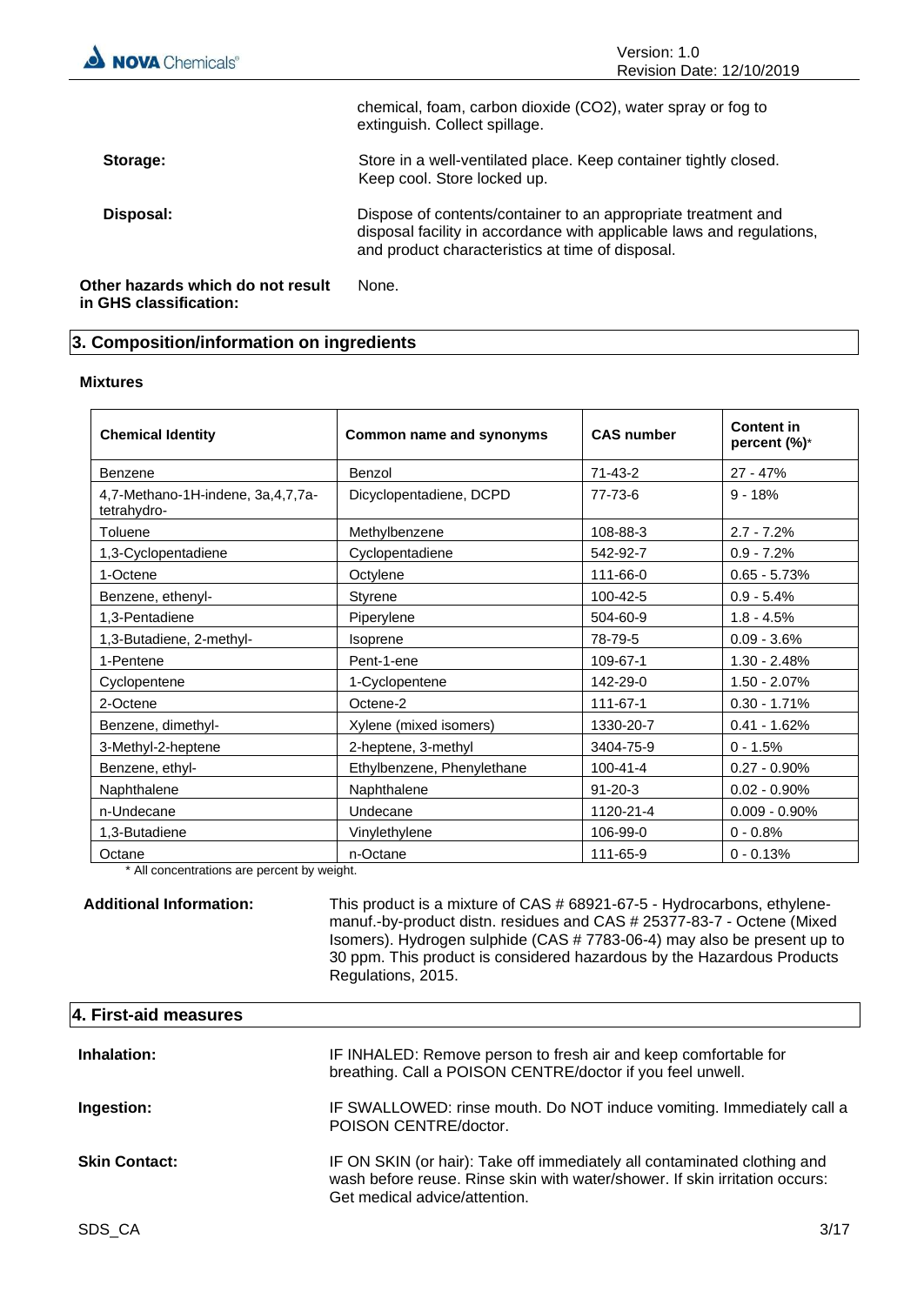| Eye contact:                                                  | IF IN EYES: Rinse cautiously with water for several minutes. Remove<br>contact lenses, if present and easy to do. Continue rinsing. If eye irritation<br>persists: Get medical advice/attention.                                                                                                                                                                                                                                                                                                                                                                                                                                                                                                                                                                        |  |  |
|---------------------------------------------------------------|-------------------------------------------------------------------------------------------------------------------------------------------------------------------------------------------------------------------------------------------------------------------------------------------------------------------------------------------------------------------------------------------------------------------------------------------------------------------------------------------------------------------------------------------------------------------------------------------------------------------------------------------------------------------------------------------------------------------------------------------------------------------------|--|--|
| Most important symptoms/effects, acute and delayed            |                                                                                                                                                                                                                                                                                                                                                                                                                                                                                                                                                                                                                                                                                                                                                                         |  |  |
| <b>Symptoms:</b>                                              | Eye irritation. Skin irritation. Respiratory irritation. Vomiting, nausea,<br>abdominal pain and central nervous system effects including<br>headache.                                                                                                                                                                                                                                                                                                                                                                                                                                                                                                                                                                                                                  |  |  |
|                                                               | Indication of immediate medical attention and special treatment needed                                                                                                                                                                                                                                                                                                                                                                                                                                                                                                                                                                                                                                                                                                  |  |  |
| Treatment:                                                    | For more detailed medical emergency support information, call 1-800-<br>561-6682 or 1-403-314-8767 (24 hours, NOVA Chemicals Emergency<br>Response). Ensure thorough eye and skin decontamination. Treat<br>unconsciousness, nausea, hypotension, seizures and cardiac<br>arrhythmias in the conventional manner. Aspiration of this product<br>during induced emesis can result in lung injury. If evacuation of<br>stomach contents is considered necessary, use the method least<br>likely to cause aspiration, such as gastric lavage after protecting the<br>airway. Observe hospitalized patients for delayed chemical<br>pneumonia, acute tubular necrosis, encephalopathy and<br>dysrhythmias. Monitor for urinary phenol within 72 hours of acute<br>exposure. |  |  |
| 5. Fire-fighting measures                                     |                                                                                                                                                                                                                                                                                                                                                                                                                                                                                                                                                                                                                                                                                                                                                                         |  |  |
| <b>General Fire Hazards:</b>                                  | Extremely flammable liquid and vapour. Vapours are heavier than air and<br>may travel to a source of ignition and flash back. Closed containers may<br>rupture violently when heated. Material will float and can be re-ignited on<br>surface of water. If tank, rail car or tank truck is involved in fire, ISOLATE<br>for 800 metres (1/2 mile) in all directions; also, consider initial evacuation<br>for 800 metres (1/2 mile) in all directions. Vapours may form explosive<br>mixture with air. Keep containers away from source of heat or fire. This<br>product may be a static accumulator which can form an ignitable vapour-air<br>mixture in a storage tank.                                                                                               |  |  |
| Suitable (and unsuitable) extinguishing media                 |                                                                                                                                                                                                                                                                                                                                                                                                                                                                                                                                                                                                                                                                                                                                                                         |  |  |
| Suitable extinguishing<br>media:                              | Use dry chemical, foam, carbon dioxide (CO2), water spray or fog to<br>extinguish. Use water to cool fire-exposed containers and to protect<br>personnel.                                                                                                                                                                                                                                                                                                                                                                                                                                                                                                                                                                                                               |  |  |
| <b>Unsuitable extinguishing</b><br>media:                     | Do not use straight/direct streams as this may actually spread flames.                                                                                                                                                                                                                                                                                                                                                                                                                                                                                                                                                                                                                                                                                                  |  |  |
| Specific hazards arising from<br>the chemical:                | Upon combustion, this product emits carbon monoxide, carbon dioxide, low<br>molecular weight hydrocarbons.                                                                                                                                                                                                                                                                                                                                                                                                                                                                                                                                                                                                                                                              |  |  |
| Special protective equipment and precautions for firefighters |                                                                                                                                                                                                                                                                                                                                                                                                                                                                                                                                                                                                                                                                                                                                                                         |  |  |
| <b>Special fire fighting</b><br>procedures:                   | Keep upwind. Keep unauthorized personnel away. Move containers from<br>fire area if you can do so without risk. Fight fire from maximum distance or<br>use unmanned holders or monitor nozzles. Immediately withdraw in case of<br>fire and container venting or heat discolouration of a container. Avoid<br>inhaling any smoke and combustion materials. Remove and isolate<br>contaminated clothing and shoes. Cool containers with flooding quantities<br>of water until well after the fire is out. Prevent run-off from fire control or<br>dilution from entering streams, sewers or drinking water supply. Reference<br>Emergency Response Guidebook No. 128 for additional details and<br>instructions.                                                         |  |  |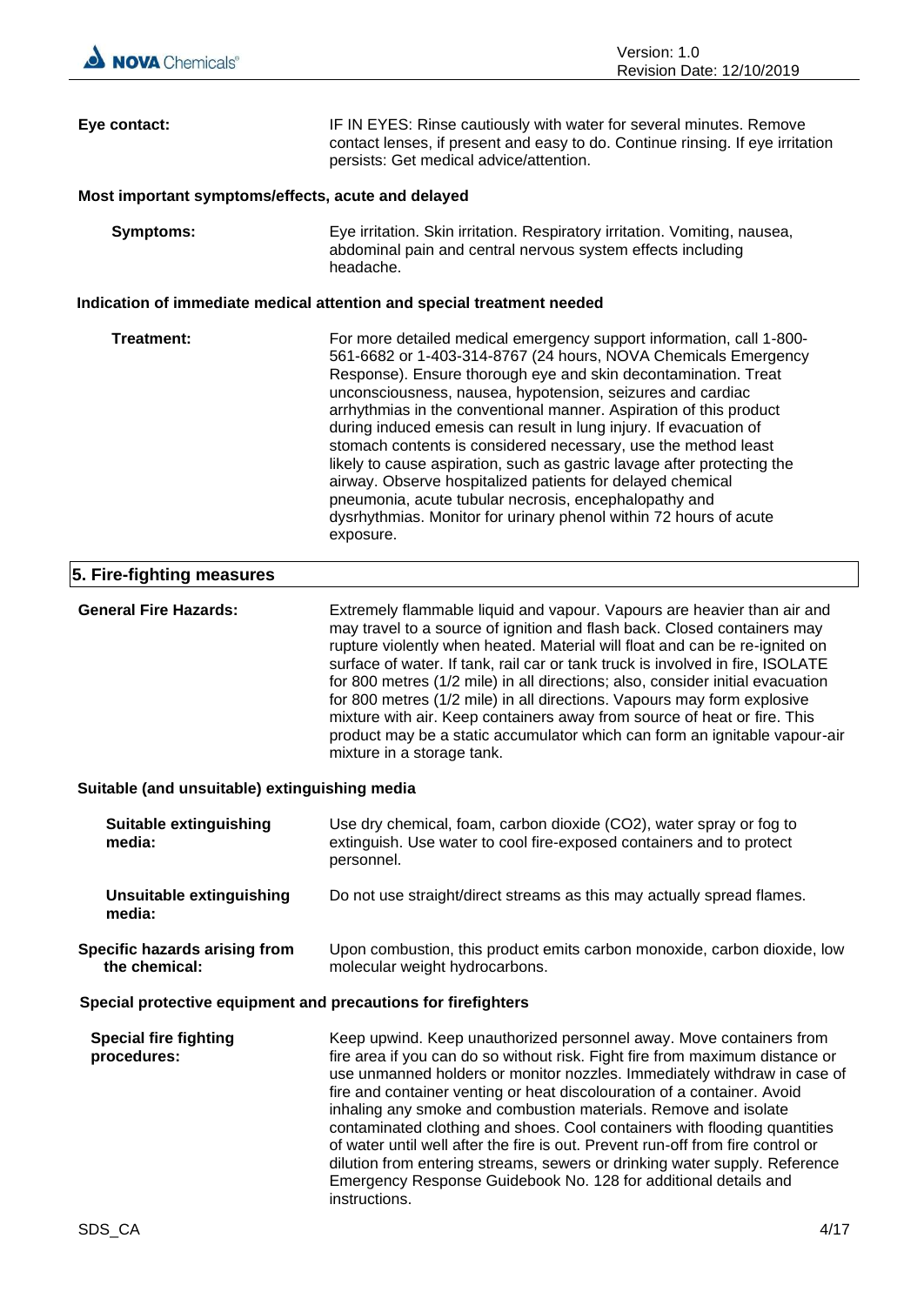

| Special protective equipment<br>for firefighters:                                 | Firefighters must use standard protective equipment including flame<br>retardant coat, helmet with face shield, gloves, rubber boots, and in<br>enclosed spaces, SCBA.                                                                                                                                                                                                                                                                                                                                                       |
|-----------------------------------------------------------------------------------|------------------------------------------------------------------------------------------------------------------------------------------------------------------------------------------------------------------------------------------------------------------------------------------------------------------------------------------------------------------------------------------------------------------------------------------------------------------------------------------------------------------------------|
| 6. Accidental release measures                                                    |                                                                                                                                                                                                                                                                                                                                                                                                                                                                                                                              |
| <b>Personal precautions,</b><br>protective equipment and<br>emergency procedures: | Isolate area. Keep unauthorized personnel away. Alert stand-by emergency<br>and fire fighting personnel. Monitor surrounding area for buildup of<br>flammable concentrations in air.                                                                                                                                                                                                                                                                                                                                         |
| <b>Methods and material for</b><br>containment and cleaning<br>up:                | Wear appropriate personal protective equipment. Do not touch or walk<br>through spilled material. In case of leakage, eliminate all ignition sources.<br>As an immediate precautionary measure, isolate spill or leak area for at<br>least 50 metres (164 feet) in all directions. Keep upwind. Keep out of low<br>areas. Stop leak if safe to do so. Contain discharge by booming on water or<br>diking on ground. Prevent run-off from fire control or dilution from entering<br>streams, sewers or drinking water supply. |
|                                                                                   | Small Spills: Remove liquid material with non-sparking approved pumps,<br>skimmers or vacuum equipment. Absorb with earth, sand or other non-<br>combustible material and transfer to containers for later disposal. Use non-<br>sparking tools.                                                                                                                                                                                                                                                                             |
|                                                                                   | Large Spills: Consider downwind evacuation for 300 metres (1000 feet).<br>Spills on water will volatilize rapidly, making containment or recovery<br>difficult. A vapour-suppressing foam may be used to reduce vapours.<br>Remove pooled liquid material with approved, non-sparking pumps,<br>skimmers or vacuum equipment. Absorb or cover with dry earth, sand or<br>other non-combustible material and transfer to containers. Soil remediation<br>may be required.                                                     |
| 7. Handling and storage                                                           |                                                                                                                                                                                                                                                                                                                                                                                                                                                                                                                              |

| Precautions for safe handling:                                             | Obtain special instructions before use. Do not handle until all safety<br>precautions have been read and understood. Keep away from heat, hot<br>surfaces, sparks, open flames and other ignition sources. No smoking.<br>Keep container tightly closed. Ground and bond container and receiving<br>equipment. Use explosion-proof [electrical/ventilating/lighting] equipment.<br>Use non-sparking tools. Take action to prevent static discharges. These<br>alone may be insufficient to remove static electricity. For additional<br>information on equipment bonding and grounding, refer to the American<br>Petroleum Institute (API) Recommended Practice 2003, "Protection Against<br>Ignitions Arising out of Static, Lightning, and Stray Currents" or National<br>Fire Protection Association (NFPA) 77, "Recommended Practice on Static<br>Electricity". For additional information on storing and handling flammable<br>liquids, refer to the National Fire Protection Association (NFPA) 30,<br>"Flammable and Combustible Liquids Code". Take special precautions<br>when cold cutting or breaking into lines, or when cleaning and disposing of<br>empty containers. Parts and equipment should be steam cleaned prior to<br>maintenance procedures. Do not breathe<br>dust/fume/gas/mist/vapours/spray. Avoid contact with skin and eyes. Keep<br>away from incompatible materials such as oxidizing agents and acids.<br>Wash thoroughly after handling. Do not eat, drink or smoke when using the<br>product. Use only outdoors or in a well-ventilated area. Avoid release to the<br>environment. Wear protective gloves/protective clothing/eye protection/face<br>protection. In case of inadequate ventilation, use respiratory protection. |
|----------------------------------------------------------------------------|-------------------------------------------------------------------------------------------------------------------------------------------------------------------------------------------------------------------------------------------------------------------------------------------------------------------------------------------------------------------------------------------------------------------------------------------------------------------------------------------------------------------------------------------------------------------------------------------------------------------------------------------------------------------------------------------------------------------------------------------------------------------------------------------------------------------------------------------------------------------------------------------------------------------------------------------------------------------------------------------------------------------------------------------------------------------------------------------------------------------------------------------------------------------------------------------------------------------------------------------------------------------------------------------------------------------------------------------------------------------------------------------------------------------------------------------------------------------------------------------------------------------------------------------------------------------------------------------------------------------------------------------------------------------------------------------------------------------------------------------------------------------|
| <b>Conditions for safe storage,</b><br>including any<br>incompatibilities: | Storage area should be clearly identified, well-illuminated and clear of<br>obstruction. Store in a well-ventilated place. Keep container tightly closed.<br>Store locked up. Only allow access to authorized persons. Store and<br>handle in properly designed pressure vessels and equipment. Store and                                                                                                                                                                                                                                                                                                                                                                                                                                                                                                                                                                                                                                                                                                                                                                                                                                                                                                                                                                                                                                                                                                                                                                                                                                                                                                                                                                                                                                                         |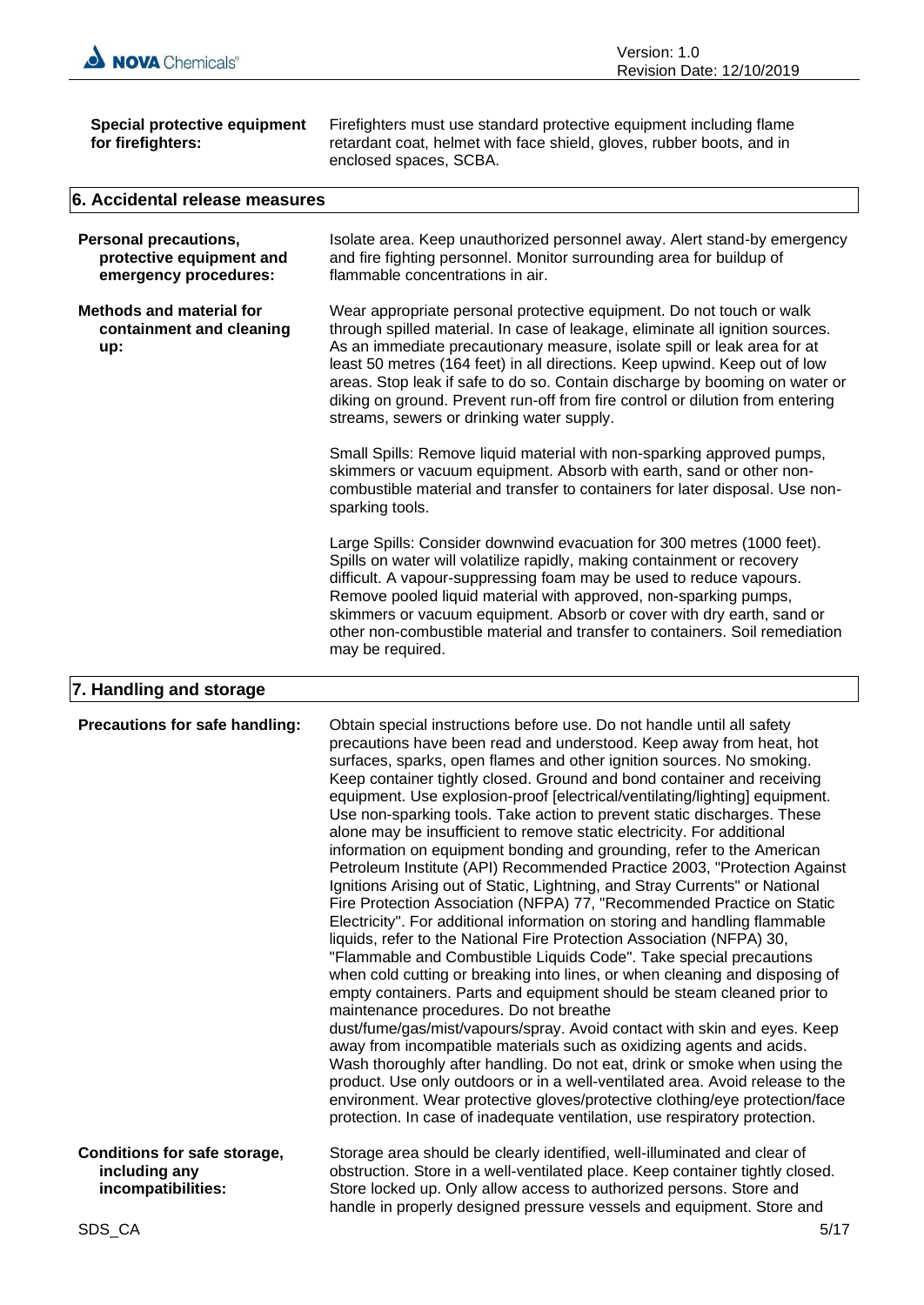use away from heat, sparks, open flame, or any other ignition source. Use non-sparking ventilation systems, approved explosion-proof equipment, and intrinsically safe electrical systems. Have appropriate extinguishing capability in storage area (e.g. sprinkler system, portable fire extinguishers) and flammable gas detectors. Keep absorbents for leaks and spills readily available. Inspect vents during winter conditions for vapour ice buildup. Storage tanks should be above ground and diked to hold entire contents. Store away from incompatible materials. Store according to applicable regulations and standards for flammable materials.

# **8. Exposure controls/personal protection**

# **Control Parameters**

**Occupational Exposure Limits**

**1,3-Butadiene, 2-methyl-:** While no peer-reviewed workplace exposure limit has been established for isoprene, based on the current literature, adoption of an internal Isoprene 8 hr. TWA exposure limit of 10 ppm or 28 mg/m3 is recommended.

| <b>Chemical Identity</b>                           | type        | <b>Exposure Limit Values</b> |                     | Source                                                                                                                                                          |
|----------------------------------------------------|-------------|------------------------------|---------------------|-----------------------------------------------------------------------------------------------------------------------------------------------------------------|
| Benzene                                            | <b>TWA</b>  | $0.5$ ppm                    | $1.6$ mg/m $3$      | Canada. Alberta OELs (Occupational Health &<br>Safety Code, Schedule 1, Table 2), as<br>amended                                                                 |
|                                                    | <b>STEL</b> | $2.5$ ppm                    | $8$ mg/m $3$        | Canada. Alberta OELs (Occupational Health &<br>Safety Code, Schedule 1, Table 2), as<br>amended                                                                 |
| Benzene                                            | <b>STEL</b> | $2.5$ ppm                    |                     | Canada. British Columbia OELs. (Occupational<br>Exposure Limits for Chemical Substances,<br>Occupational Health and Safety Regulation<br>296/97, as amended)    |
|                                                    | <b>TWA</b>  | $0.5$ ppm                    |                     | Canada. British Columbia OELs. (Occupational<br>Exposure Limits for Chemical Substances,<br>Occupational Health and Safety Regulation<br>$296/97$ , as amended) |
| Benzene                                            | <b>STEL</b> | $2.5$ ppm                    |                     | Canada. Ontario OELs. (Control of Exposure to<br>Biological or Chemical Agents), as amended                                                                     |
|                                                    | <b>TWA</b>  | $0.5$ ppm                    |                     | Canada. Ontario OELs. (Control of Exposure to<br>Biological or Chemical Agents), as amended                                                                     |
| Benzene                                            | <b>STEL</b> | 5 ppm                        | 15.5 mg/m3          | Canada. Quebec OELs. (Ministry of Labor -<br>Regulation Respecting the Quality of the Work<br>Environment), as amended                                          |
|                                                    | <b>TWA</b>  | 1 ppm                        | $3$ mg/m $3$        | Canada. Quebec OELs. (Ministry of Labor -<br>Regulation Respecting the Quality of the Work<br>Environment), as amended                                          |
| Benzene                                            | <b>TWA</b>  | $0.5$ ppm                    |                     | US. ACGIH Threshold Limit Values, as<br>amended                                                                                                                 |
|                                                    | <b>STEL</b> | $2.5$ ppm                    |                     | US. ACGIH Threshold Limit Values, as<br>amended                                                                                                                 |
| Benzene                                            | <b>REL</b>  | $0.1$ ppm                    |                     | US. NIOSH: Pocket Guide to Chemical<br>Hazards, as amended                                                                                                      |
| Benzene                                            | <b>STEL</b> | 1 ppm                        |                     | US. NIOSH: Pocket Guide to Chemical<br>Hazards, as amended                                                                                                      |
| Benzene                                            | <b>IDLH</b> | 500 ppm                      |                     | US. NIOSH. Immediately Dangerous to Life or<br>Health (IDLH) Values, as amended                                                                                 |
| 4,7-Methano-1H-indene,<br>3a, 4, 7, 7a-tetrahydro- | <b>TWA</b>  | 5 ppm                        | 27 mg/m3            | Canada. Alberta OELs (Occupational Health &<br>Safety Code, Schedule 1, Table 2), as<br>amended                                                                 |
| 4,7-Methano-1H-indene,<br>3a, 4, 7, 7a-tetrahydro- | <b>TWA</b>  | 5 ppm                        |                     | Canada. British Columbia OELs. (Occupational<br>Exposure Limits for Chemical Substances,<br>Occupational Health and Safety Regulation<br>$296/97$ , as amended) |
| 4,7-Methano-1H-indene,<br>3a, 4, 7, 7a-tetrahydro- | <b>TWA</b>  | 5 ppm                        |                     | Canada. Ontario OELs. (Control of Exposure to<br>Biological or Chemical Agents), as amended                                                                     |
| 4,7-Methano-1H-indene,<br>3a, 4, 7, 7a-tetrahydro- | <b>TWA</b>  | 5 ppm                        | $27 \text{ mg/m}$ 3 | Canada. Quebec OELs. (Ministry of Labor -<br>Regulation Respecting the Quality of the Work<br>Environment), as amended                                          |
| 4,7-Methano-1H-indene,<br>3a, 4, 7, 7a-tetrahydro- | <b>REL</b>  | 5 ppm                        | 30 mg/m3            | US. NIOSH: Pocket Guide to Chemical<br>Hazards, as amended                                                                                                      |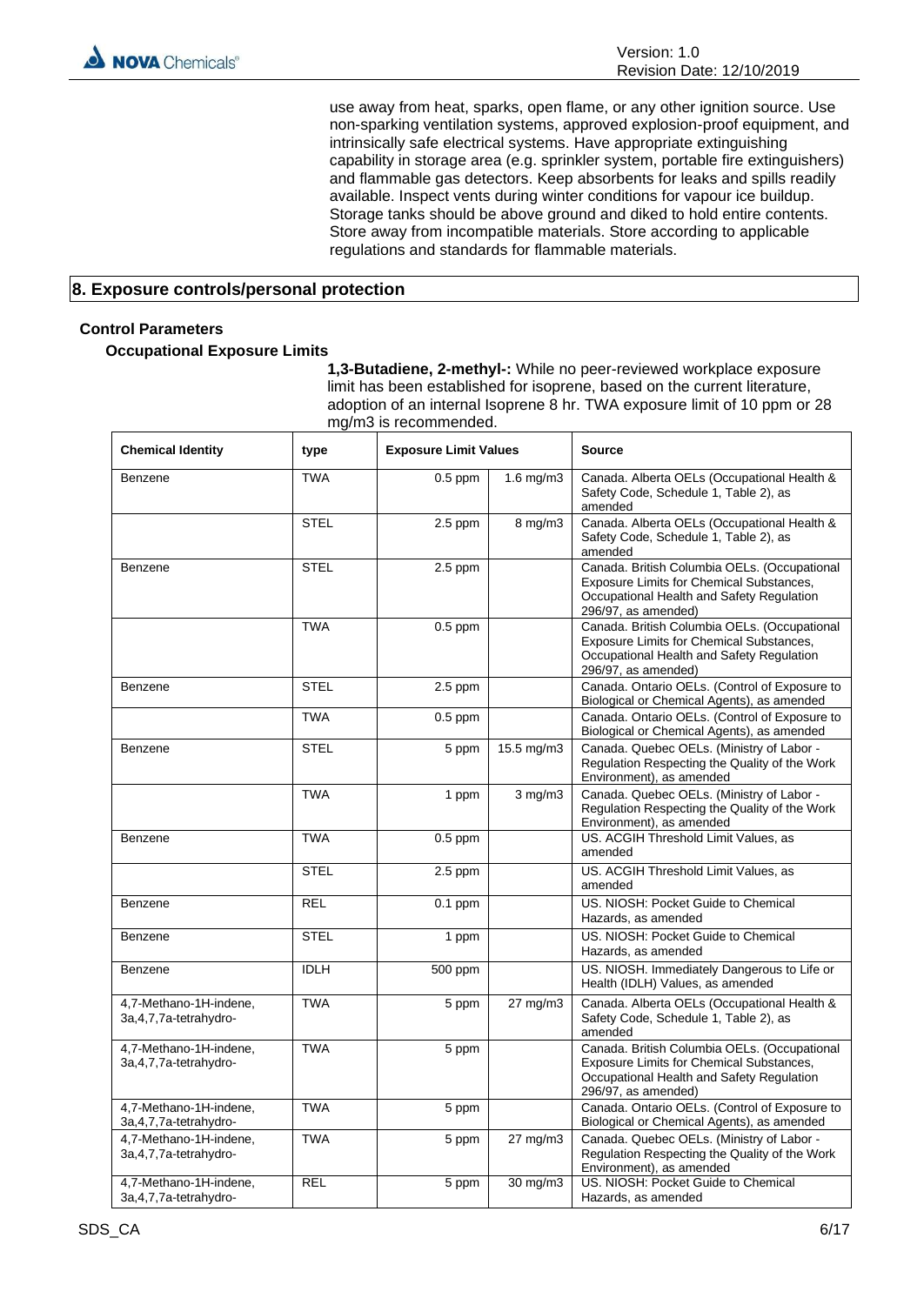

| 4,7-Methano-1H-indene,<br>3a, 4, 7, 7a-tetrahydro- | <b>STEL</b> | 1 ppm     |           | US. ACGIH Threshold Limit Values, as<br>amended                                                                                                              |
|----------------------------------------------------|-------------|-----------|-----------|--------------------------------------------------------------------------------------------------------------------------------------------------------------|
|                                                    | <b>TWA</b>  | $0.5$ ppm |           | US. ACGIH Threshold Limit Values, as<br>amended                                                                                                              |
| Toluene                                            | <b>TWA</b>  | 50 ppm    | 188 mg/m3 | Canada. Alberta OELs (Occupational Health &<br>Safety Code, Schedule 1, Table 2), as<br>amended                                                              |
| Toluene                                            | <b>TWA</b>  | 20 ppm    |           | Canada. British Columbia OELs. (Occupational<br>Exposure Limits for Chemical Substances,<br>Occupational Health and Safety Regulation<br>296/97, as amended) |
| Toluene                                            | <b>TWA</b>  | 20 ppm    |           | Canada. Ontario OELs. (Control of Exposure to<br>Biological or Chemical Agents), as amended                                                                  |
| Toluene                                            | <b>TWA</b>  | 50 ppm    | 188 mg/m3 | Canada. Quebec OELs. (Ministry of Labor -<br>Regulation Respecting the Quality of the Work<br>Environment), as amended                                       |
| Toluene                                            | <b>TWA</b>  | 20 ppm    |           | US. ACGIH Threshold Limit Values, as<br>amended                                                                                                              |
| Toluene                                            | <b>STEL</b> | 150 ppm   | 560 mg/m3 | US. NIOSH: Pocket Guide to Chemical<br>Hazards, as amended                                                                                                   |
| Toluene                                            | <b>REL</b>  | 100 ppm   | 375 mg/m3 | US. NIOSH: Pocket Guide to Chemical<br>Hazards, as amended                                                                                                   |
| Toluene                                            | <b>IDLH</b> | 500 ppm   |           | US. NIOSH. Immediately Dangerous to Life or<br>Health (IDLH) Values, as amended                                                                              |
| 1,3-Cyclopentadiene                                | <b>TWA</b>  | 75 ppm    | 203 mg/m3 | Canada. Alberta OELs (Occupational Health &<br>Safety Code, Schedule 1, Table 2), as<br>amended                                                              |
| 1,3-Cyclopentadiene                                | <b>TWA</b>  | 75 ppm    |           | Canada. British Columbia OELs. (Occupational<br>Exposure Limits for Chemical Substances,<br>Occupational Health and Safety Regulation<br>296/97, as amended) |
| 1,3-Cyclopentadiene                                | <b>TWA</b>  | 75 ppm    |           | Canada. Ontario OELs. (Control of Exposure to<br>Biological or Chemical Agents), as amended                                                                  |
| 1,3-Cyclopentadiene                                | <b>TWA</b>  | 75 ppm    | 203 mg/m3 | Canada. Quebec OELs. (Ministry of Labor -<br>Regulation Respecting the Quality of the Work<br>Environment), as amended                                       |
| 1,3-Cyclopentadiene                                | <b>TWA</b>  | $0.5$ ppm |           | US. ACGIH Threshold Limit Values, as<br>amended                                                                                                              |
|                                                    | <b>STEL</b> | 1 ppm     |           | US. ACGIH Threshold Limit Values, as<br>amended                                                                                                              |
| 1,3-Cyclopentadiene                                | <b>REL</b>  | 75 ppm    | 200 mg/m3 | US. NIOSH: Pocket Guide to Chemical<br>Hazards, as amended                                                                                                   |
| 1,3-Cyclopentadiene                                | <b>IDLH</b> | 750 ppm   |           | US. NIOSH. Immediately Dangerous to Life or<br>Health (IDLH) Values, as amended                                                                              |
| Benzene, ethenyl-                                  | STEL        | 40 ppm    | 170 mg/m3 | Canada. Alberta OELs (Occupational Health &<br>Safety Code, Schedule 1, Table 2), as<br>amended                                                              |
|                                                    | <b>TWA</b>  | 20 ppm    | 85 mg/m3  | Canada. Alberta OELs (Occupational Health &<br>Safety Code, Schedule 1, Table 2), as<br>amended                                                              |
| Benzene, ethenyl-                                  | <b>TWA</b>  | 50 ppm    |           | Canada. British Columbia OELs. (Occupational<br>Exposure Limits for Chemical Substances,<br>Occupational Health and Safety Regulation<br>296/97, as amended) |
|                                                    | <b>STEL</b> | 75 ppm    |           | Canada. British Columbia OELs. (Occupational<br>Exposure Limits for Chemical Substances,<br>Occupational Health and Safety Regulation<br>296/97, as amended) |
| Benzene, ethenyl-                                  | <b>STEL</b> | 100 ppm   |           | Canada. Ontario OELs. (Control of Exposure to<br>Biological or Chemical Agents), as amended                                                                  |
|                                                    | <b>TWA</b>  | 35 ppm    |           | Canada. Ontario OELs. (Control of Exposure to<br>Biological or Chemical Agents), as amended                                                                  |
| Benzene, ethenyl-                                  | TWA         | 50 ppm    | 213 mg/m3 | Canada. Quebec OELs. (Ministry of Labor -<br>Regulation Respecting the Quality of the Work<br>Environment), as amended                                       |
|                                                    | STEL        | 100 ppm   | 426 mg/m3 | Canada. Quebec OELs. (Ministry of Labor -<br>Regulation Respecting the Quality of the Work<br>Environment), as amended                                       |
| Benzene, ethenyl-                                  | <b>STEL</b> | 40 ppm    |           | US. ACGIH Threshold Limit Values, as<br>amended                                                                                                              |
|                                                    | <b>TWA</b>  | 20 ppm    |           | US. ACGIH Threshold Limit Values, as<br>amended                                                                                                              |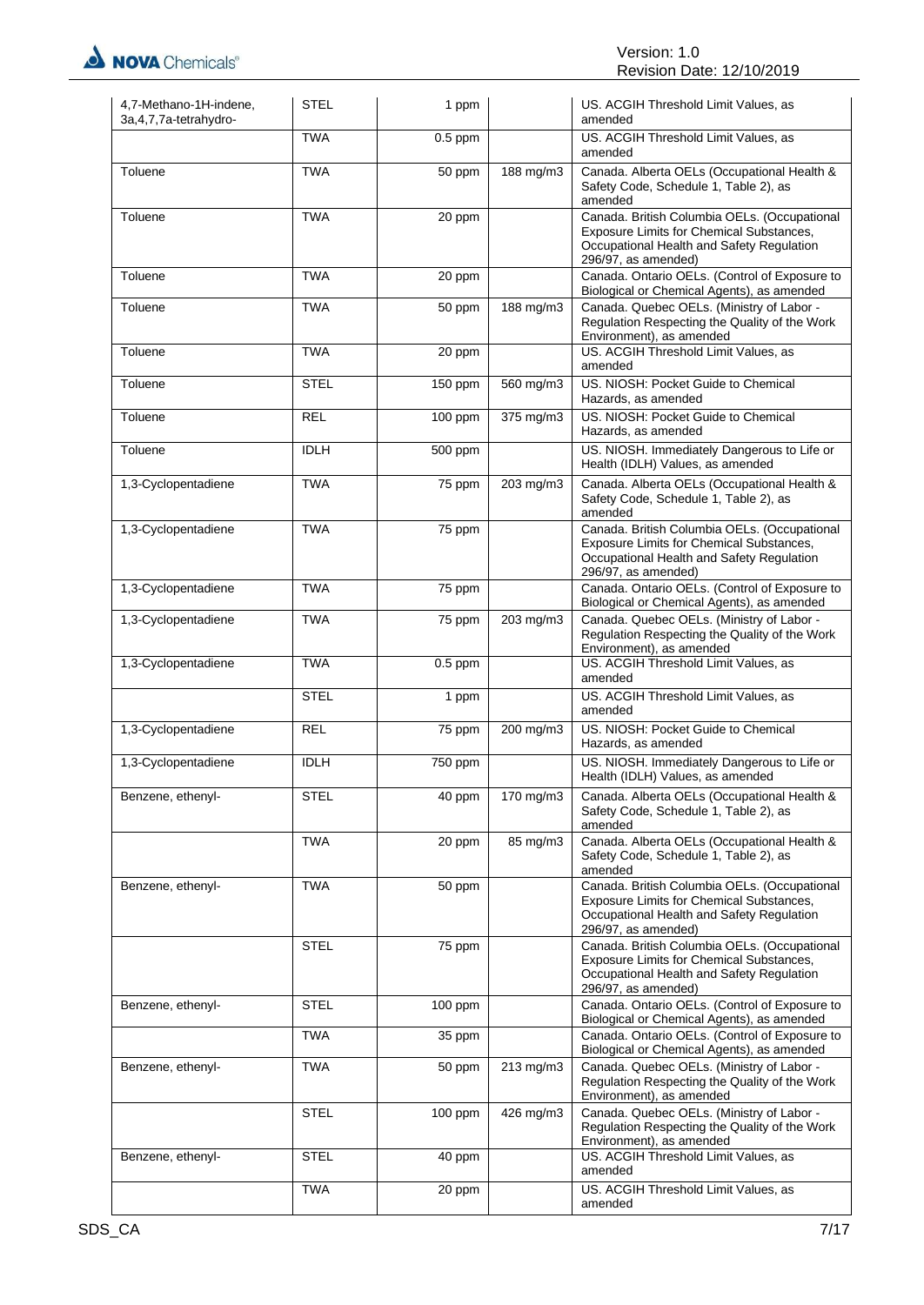| Benzene, ethenyl-  | <b>REL</b>  | 50 ppm    | 215 mg/m3 | US. NIOSH: Pocket Guide to Chemical<br>Hazards, as amended                                                                                                   |
|--------------------|-------------|-----------|-----------|--------------------------------------------------------------------------------------------------------------------------------------------------------------|
| Benzene, ethenyl-  | <b>STEL</b> | 100 ppm   | 425 mg/m3 | US. NIOSH: Pocket Guide to Chemical<br>Hazards, as amended                                                                                                   |
| Benzene, ethenyl-  | <b>IDLH</b> | 700 ppm   |           | US. NIOSH. Immediately Dangerous to Life or<br>Health (IDLH) Values, as amended                                                                              |
| Benzene, dimethyl- | <b>STEL</b> | 150 ppm   | 651 mg/m3 | Canada. Alberta OELs (Occupational Health &<br>Safety Code, Schedule 1, Table 2), as<br>amended                                                              |
|                    | <b>TWA</b>  | $100$ ppm | 434 mg/m3 | Canada. Alberta OELs (Occupational Health &<br>Safety Code, Schedule 1, Table 2), as<br>amended                                                              |
| Benzene, dimethyl- | <b>TWA</b>  | 100 ppm   |           | Canada. British Columbia OELs. (Occupational<br>Exposure Limits for Chemical Substances,<br>Occupational Health and Safety Regulation<br>296/97, as amended) |
|                    | <b>STEL</b> | 150 ppm   |           | Canada. British Columbia OELs. (Occupational<br>Exposure Limits for Chemical Substances,<br>Occupational Health and Safety Regulation<br>296/97, as amended) |
| Benzene, dimethyl- | <b>STEL</b> | 150 ppm   |           | Canada. Ontario OELs. (Control of Exposure to<br>Biological or Chemical Agents), as amended                                                                  |
|                    | <b>TWA</b>  | 100 ppm   |           | Canada. Ontario OELs. (Control of Exposure to<br>Biological or Chemical Agents), as amended                                                                  |
| Benzene, dimethyl- | <b>TWA</b>  | $100$ ppm | 434 mg/m3 | Canada. Quebec OELs. (Ministry of Labor -<br>Regulation Respecting the Quality of the Work<br>Environment), as amended                                       |
|                    | <b>STEL</b> | $150$ ppm | 651 mg/m3 | Canada. Quebec OELs. (Ministry of Labor -<br>Regulation Respecting the Quality of the Work<br>Environment), as amended                                       |
| Benzene, dimethyl- | <b>TWA</b>  | 100 ppm   |           | US. ACGIH Threshold Limit Values, as<br>amended                                                                                                              |
|                    | <b>STEL</b> | 150 ppm   |           | US. ACGIH Threshold Limit Values, as<br>amended                                                                                                              |
| Benzene, dimethyl- | <b>REL</b>  | 100 ppm   | 435 mg/m3 | US. NIOSH: Pocket Guide to Chemical<br>Hazards, as amended                                                                                                   |
| Benzene, dimethyl- | <b>STEL</b> | 150 ppm   | 655 mg/m3 | US. NIOSH: Pocket Guide to Chemical<br>Hazards, as amended                                                                                                   |
| Benzene, ethyl-    | <b>STEL</b> | 125 ppm   | 543 mg/m3 | Canada. Alberta OELs (Occupational Health &<br>Safety Code, Schedule 1, Table 2), as<br>amended                                                              |
|                    | <b>TWA</b>  | 100 ppm   | 434 mg/m3 | Canada. Alberta OELs (Occupational Health &<br>Safety Code, Schedule 1, Table 2), as<br>amended                                                              |
| Benzene, ethyl-    | TWA         | 20 ppm    |           | Canada. British Columbia OELs. (Occupational<br>Exposure Limits for Chemical Substances,<br>Occupational Health and Safety Regulation<br>296/97, as amended) |
| Benzene, ethyl-    | <b>TWA</b>  | 20 ppm    |           | Canada. Ontario OELs. (Control of Exposure to<br>Biological or Chemical Agents), as amended                                                                  |
| Benzene, ethyl-    | <b>TWA</b>  | $100$ ppm | 434 mg/m3 | Canada. Quebec OELs. (Ministry of Labor -<br>Regulation Respecting the Quality of the Work<br>Environment), as amended                                       |
|                    | <b>STEL</b> | $125$ ppm | 543 mg/m3 | Canada. Quebec OELs. (Ministry of Labor -<br>Regulation Respecting the Quality of the Work<br>Environment), as amended                                       |
| Benzene, ethyl-    | <b>TWA</b>  | 20 ppm    |           | US. ACGIH Threshold Limit Values, as<br>amended                                                                                                              |
| Benzene, ethyl-    | <b>REL</b>  | $100$ ppm | 435 mg/m3 | US. NIOSH: Pocket Guide to Chemical<br>Hazards, as amended                                                                                                   |
| Benzene, ethyl-    | <b>STEL</b> | $125$ ppm | 545 mg/m3 | US. NIOSH: Pocket Guide to Chemical<br>Hazards, as amended                                                                                                   |
| Benzene, ethyl-    | <b>IDLH</b> | 800 ppm   |           | US. NIOSH. Immediately Dangerous to Life or<br>Health (IDLH) Values, as amended                                                                              |
| Naphthalene        | <b>STEL</b> | 15 ppm    | 79 mg/m3  | Canada. Alberta OELs (Occupational Health &<br>Safety Code, Schedule 1, Table 2), as<br>amended                                                              |
|                    | <b>TWA</b>  | 10 ppm    | 52 mg/m3  | Canada. Alberta OELs (Occupational Health &<br>Safety Code, Schedule 1, Table 2), as<br>amended                                                              |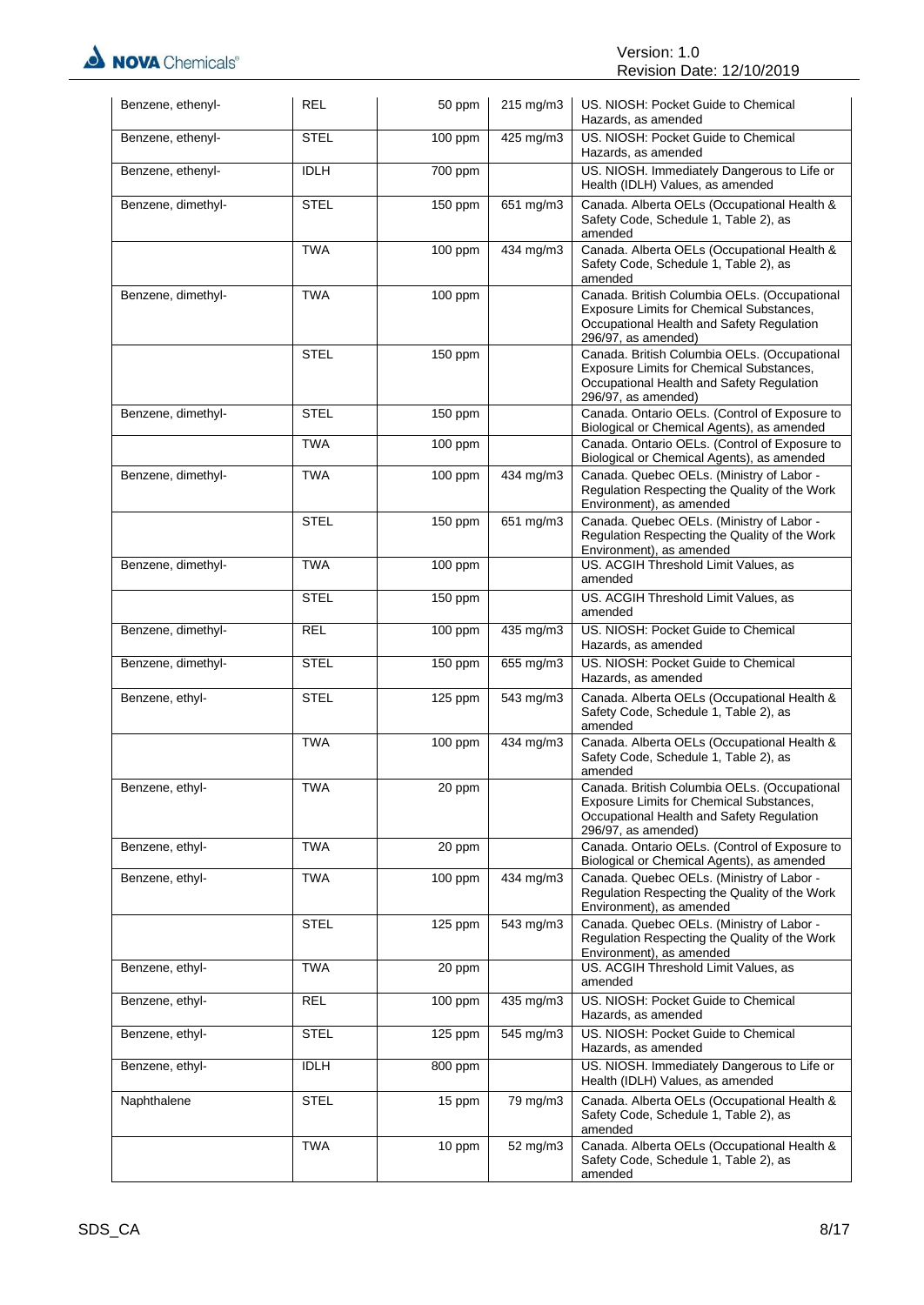| Naphthalene   | <b>TWA</b>  | 10 ppm    |                | Canada. British Columbia OELs. (Occupational<br>Exposure Limits for Chemical Substances,<br>Occupational Health and Safety Regulation<br>296/97, as amended)        |
|---------------|-------------|-----------|----------------|---------------------------------------------------------------------------------------------------------------------------------------------------------------------|
|               | <b>STEL</b> | 15 ppm    |                | Canada. British Columbia OELs. (Occupational<br>Exposure Limits for Chemical Substances,<br>Occupational Health and Safety Regulation<br>296/97, as amended)        |
| Naphthalene   | <b>TWA</b>  | 10 ppm    |                | Canada. Ontario OELs. (Control of Exposure to<br>Biological or Chemical Agents), as amended                                                                         |
| Naphthalene   | <b>TWA</b>  | 10 ppm    | 52 mg/m3       | Canada. Quebec OELs. (Ministry of Labor -<br>Regulation Respecting the Quality of the Work<br>Environment), as amended                                              |
|               | <b>STEL</b> | 15 ppm    | 79 mg/m3       | Canada. Quebec OELs. (Ministry of Labor -<br>Regulation Respecting the Quality of the Work<br>Environment), as amended                                              |
| Naphthalene   | <b>TWA</b>  | 10 ppm    |                | US. ACGIH Threshold Limit Values, as<br>amended                                                                                                                     |
| Naphthalene   | <b>REL</b>  | 10 ppm    | 50 mg/m3       | US. NIOSH: Pocket Guide to Chemical<br>Hazards, as amended                                                                                                          |
| Naphthalene   | <b>STEL</b> | 15 ppm    | 75 mg/m3       | US. NIOSH: Pocket Guide to Chemical<br>Hazards, as amended                                                                                                          |
| Naphthalene   | <b>IDLH</b> | 250 ppm   |                | US. NIOSH. Immediately Dangerous to Life or<br>Health (IDLH) Values, as amended                                                                                     |
| 1,3-Butadiene | <b>TWA</b>  | 2 ppm     | 4.4 mg/m $3$   | Canada. Alberta OELs (Occupational Health &<br>Safety Code, Schedule 1, Table 2), as<br>amended                                                                     |
| 1,3-Butadiene | <b>TWA</b>  | 2 ppm     |                | Canada. British Columbia OELs. (Occupational<br><b>Exposure Limits for Chemical Substances,</b><br>Occupational Health and Safety Regulation<br>296/97, as amended) |
| 1,3-Butadiene | <b>TWA</b>  | 2 ppm     |                | Canada. Ontario OELs. (Control of Exposure to<br>Biological or Chemical Agents), as amended                                                                         |
| 1,3-Butadiene | <b>TWA</b>  | 2 ppm     | 4.4 mg/m3      | Canada. Quebec OELs. (Ministry of Labor -<br>Regulation Respecting the Quality of the Work<br>Environment), as amended                                              |
| 1,3-Butadiene | <b>TWA</b>  | 2 ppm     |                | US. ACGIH Threshold Limit Values, as<br>amended                                                                                                                     |
| 1,3-Butadiene | <b>IDLH</b> | 2,000 ppm |                | US. NIOSH. Immediately Dangerous to Life or<br>Health (IDLH) Values, as amended                                                                                     |
| Octane        | <b>TWA</b>  | 300 ppm   | 1,400 mg/m3    | Canada. Alberta OELs (Occupational Health &<br>Safety Code, Schedule 1, Table 2), as<br>amended                                                                     |
| Octane        | <b>TWA</b>  | 300 ppm   |                | Canada. British Columbia OELs. (Occupational<br>Exposure Limits for Chemical Substances,<br>Occupational Health and Safety Regulation<br>296/97, as amended)        |
| Octane        | <b>STEL</b> | 375 ppm   | 1,750 mg/m3    | Canada. Quebec OELs. (Ministry of Labor -<br>Regulation Respecting the Quality of the Work<br>Environment), as amended                                              |
|               | <b>TWA</b>  | 300 ppm   | 1,400 mg/m3    | Canada. Quebec OELs. (Ministry of Labor -<br>Regulation Respecting the Quality of the Work<br>Environment), as amended                                              |
| Octane        | <b>TWA</b>  | 300 ppm   |                | Canada. Ontario OELs. (Control of Exposure to<br>Biological or Chemical Agents), as amended                                                                         |
| Octane        | <b>TWA</b>  | 300 ppm   |                | US. ACGIH Threshold Limit Values, as<br>amended                                                                                                                     |
| Octane        | Ceil_Time   | 385 ppm   | 1,800 mg/m3    | US. NIOSH: Pocket Guide to Chemical<br>Hazards, as amended                                                                                                          |
| Octane        | <b>REL</b>  | 75 ppm    | $350$ mg/m $3$ | US. NIOSH: Pocket Guide to Chemical<br>Hazards, as amended                                                                                                          |
| Octane        | <b>IDLH</b> | 1,000 ppm |                | US. NIOSH. Immediately Dangerous to Life or<br>Health (IDLH) Values, as amended                                                                                     |

# **Biological Limit Values**

| <b>Chemical Identity</b>                                    | <b>Exposure Limit Values</b>               | Source |
|-------------------------------------------------------------|--------------------------------------------|--------|
| Benzene (t,t-Muconic acid:<br>Sampling time: End of shift.) | 500 µg/g (Creatinine in urine)   ACGIH BEI |        |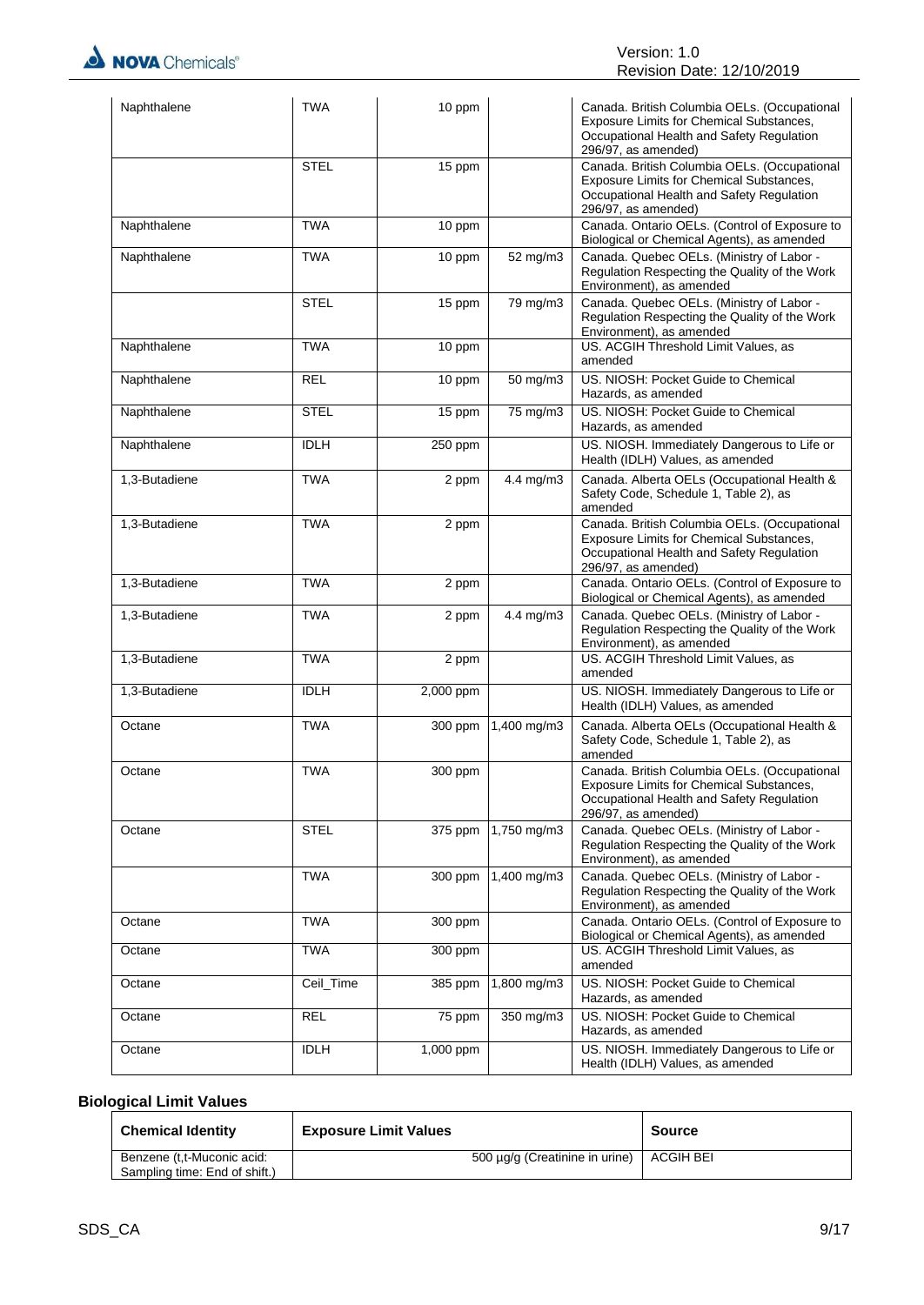| Benzene (S-<br><b>ACGIH BEI</b><br>25 µg/g (Creatinine in urine)                  |  |
|-----------------------------------------------------------------------------------|--|
| Phenylmercapturic acid:                                                           |  |
| Sampling time: End of shift.)                                                     |  |
| <b>ACGIH BEI</b><br>Toluene (toluene: Sampling<br>$0.03$ mg/l (Urine)             |  |
| time: End of shift.)                                                              |  |
| Toluene (toluene: Sampling<br>0.02 mg/l (Blood)<br><b>ACGIH BEI</b>               |  |
| time: Prior to last shift of work                                                 |  |
| week.)                                                                            |  |
| <b>ACGIH BEI</b><br>Toluene (o-Cresol, with<br>0.3 mg/g (Creatinine in urine)     |  |
| hydrolysis: Sampling time:                                                        |  |
| End of shift.)                                                                    |  |
| <b>ACGIH BEI</b><br>Benzene, ethenyl- (Mandelic<br>400 mg/g (Creatinine in urine) |  |
| acid plus phenylglyoxylic                                                         |  |
| acid: Sampling time: End of                                                       |  |
| shift.)                                                                           |  |
| Benzene, ethenyl- (styrene:<br>40 µg/l (Urine)<br><b>ACGIH BEI</b>                |  |
| Sampling time: End of shift.)                                                     |  |
| <b>ACGIH BEI</b><br>Benzene, dimethyl-<br>1.5 g/g (Creatinine in urine)           |  |
| (Methylhippuric acids:                                                            |  |
| Sampling time: End of shift.)                                                     |  |
| <b>ACGIH BEI</b><br>Benzene, ethyl- (Sum of<br>0.15 g/g (Creatinine in urine)     |  |
| mandelic acid and                                                                 |  |
| phenylglyoxylic acid:                                                             |  |
| Sampling time: End of shift.)                                                     |  |
| 2.5 mg/l (Urine)<br>1,3-Butadiene (1,2-<br><b>ACGIH BEI</b>                       |  |
| Dihydroxy-4-(N-                                                                   |  |
| acetylcysteinyl)-butane:                                                          |  |
| Sampling time: End of shift.)                                                     |  |
| <b>ACGIH BEI</b><br>1,3-Butadiene (Mixture of N-<br>2.5 pmol/g (Blood)            |  |
| 1- and $N-2-$                                                                     |  |
| (hydroxybutenyl) valine                                                           |  |
| hemoglobin (Hb) adducts:                                                          |  |
| Sampling time: Not critical.)                                                     |  |

### **Exposure guidelines**

| <b>Chemical Identity</b> | <b>Notations</b>                  | <b>Source</b>                                                                                                                                                |
|--------------------------|-----------------------------------|--------------------------------------------------------------------------------------------------------------------------------------------------------------|
| Benzene                  | Can be absorbed through the skin. | Canada. Alberta OELs (Occupational Health &<br>Safety Code, Schedule 1, Table 2), as<br>amended                                                              |
|                          | Can be absorbed through the skin. | Canada. British Columbia OELs. (Occupational<br>Exposure Limits for Chemical Substances,<br>Occupational Health and Safety Regulation<br>296/97, as amended) |
|                          | Can be absorbed through the skin. | Canada. Ontario OELs. (Control of Exposure to<br>Biological or Chemical Agents), as amended                                                                  |
| Toluene                  | Can be absorbed through the skin. | Canada. Alberta OELs (Occupational Health &<br>Safety Code, Schedule 1, Table 2), as<br>amended                                                              |
|                          | Can be absorbed through the skin. | Canada. Quebec OELs. (Ministry of Labor -<br>Regulation Respecting the Quality of the Work<br>Environment), as amended                                       |
| Benzene, ethenyl-        | Can be absorbed through the skin. | Canada. Quebec OELs. (Ministry of Labor -<br>Regulation Respecting the Quality of the Work<br>Environment), as amended                                       |
| Naphthalene              | Can be absorbed through the skin. | Canada. Alberta OELs (Occupational Health &<br>Safety Code, Schedule 1, Table 2), as<br>amended                                                              |
|                          | Can be absorbed through the skin. | Canada. British Columbia OELs. (Occupational<br>Exposure Limits for Chemical Substances,<br>Occupational Health and Safety Regulation<br>296/97, as amended) |
|                          | Can be absorbed through the skin. | Canada. Ontario OELs. (Control of Exposure to<br>Biological or Chemical Agents), as amended                                                                  |

#### **Appropriate Engineering Controls**

Engineering methods to reduce hazardous exposure are preferred controls. Methods include mechanical ventilation (dilution and local exhaust) process or personal enclosure, remote and automated operation, control of process conditions, leak detection and repair systems, and other process modifications. Ensure all exhaust ventilation systems are discharged to outdoors, away from air intakes and ignition sources. Supply sufficient replacement air to make up for air removed by exhaust systems.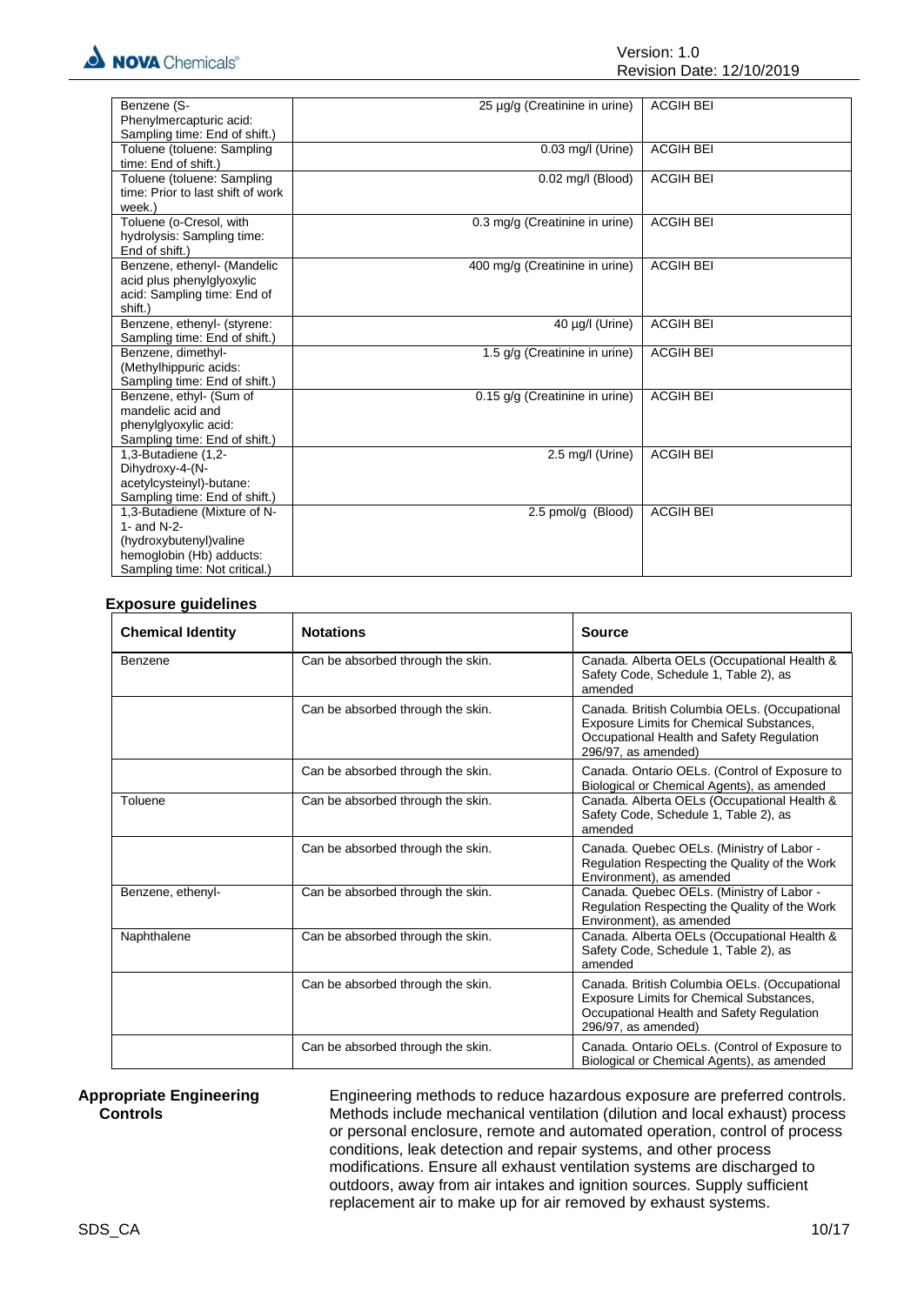

Administrative (procedure) controls and use of personal protective equipment may also be required.

### **Individual protection measures, such as personal protective equipment**

|                        | <b>General information:</b>                | Personal protective equipment (PPE) should not be considered a long-term<br>solution to exposure control. Employer programs to properly select, fit,<br>maintain and train employees to use equipment must accompany PPE.<br>Consult a competent industrial hygiene resource, the PPE manufacturer's<br>recommendation, and/or applicable regulations to determine hazard<br>potential and ensure adequate protection.                                                                                                                                                                                            |
|------------------------|--------------------------------------------|-------------------------------------------------------------------------------------------------------------------------------------------------------------------------------------------------------------------------------------------------------------------------------------------------------------------------------------------------------------------------------------------------------------------------------------------------------------------------------------------------------------------------------------------------------------------------------------------------------------------|
|                        | <b>Eye/face protection:</b>                | Safety glasses. Chemical goggles are recommended if splashing is<br>possible or to prevent eye irritation from vapours.                                                                                                                                                                                                                                                                                                                                                                                                                                                                                           |
| <b>Skin Protection</b> | <b>Hand Protection:</b>                    | Chemical resistant gloves.                                                                                                                                                                                                                                                                                                                                                                                                                                                                                                                                                                                        |
|                        | <b>Skin and Body</b><br><b>Protection:</b> | Wear appropriate clothing to prevent any possibility of skin contact. Wear<br>work clothes with long sleeves and pants. If splashing or contact with liquid<br>material is possible, consider the need for an impervious overcoat. Fire<br>resistant (i.e., Nomex) or natural fibre clothing (i.e., cotton or wool) is<br>recommended. Synthetic clothing can generate static electricity and is not<br>recommended where a flammable vapour release may occur. Wear<br>chemical-resistant safety footwear with good traction to prevent slipping.<br>Static Dissipative (SD) rated footwear is also recommended. |
|                        | <b>Respiratory Protection:</b>             | Appropriate NIOSH approved air-purifying respirator that meets the<br>requirements of CSA Standard CAN/CSA-Z94.4, or self-contained<br>breathing apparatus should be used. Air supplied breathing apparatus must<br>be used when oxygen concentrations are low or if airborne concentrations<br>exceed the limits of the air-purifying respirators.                                                                                                                                                                                                                                                               |
|                        | <b>Hygiene measures:</b>                   | Use effective control measures and PPE to maintain worker exposure to<br>concentrations that are below these limits. Ensure that eyewash stations<br>and safety showers are in close proximity to work locations.                                                                                                                                                                                                                                                                                                                                                                                                 |

# **9. Physical and chemical properties**

| Appearance                                            |                                                                 |
|-------------------------------------------------------|-----------------------------------------------------------------|
| <b>Physical state:</b>                                | liquid                                                          |
| Form:                                                 | liquid                                                          |
| Colour:                                               | Pale yellow                                                     |
| Odour:                                                | Pungent                                                         |
| <b>Odour Threshold:</b>                               | 0.011 ppm (DCPD) 0.0045 ppm (H2S)                               |
| pH:                                                   | not applicable                                                  |
| <b>Melting point/freezing point:</b>                  | $-38 - 25$ °C ( $-36 - 13$ °F) (Aromatic Concentrate Grade 1)   |
| Initial boiling point and boiling range:              | 20 - 336 °C (68 - 637 °F) (by simulated distillation)           |
| <b>Flash Point:</b>                                   | < -30 °C (-22 °F) (estimated) (Aromatic Concentrate<br>Grade 1) |
| <b>Evaporation rate:</b>                              | No data available.                                              |
| Flammability (solid, gas):                            | not applicable                                                  |
| Upper/lower limit on flammability or explosive limits |                                                                 |
| Flammability limit - upper (%):                       | 7.8 %(V) (Benzene)<br>6.8 %(V) (1-Octene)                       |
| Flammability limit - lower(%):                        | 1.2 %(V) (Benzene)<br>0.7 %(V) (1-Octene)                       |
| Vapour pressure:                                      | 14 kPa (20 °C (68 °F)) 0.95 atm (77 °C (171 °F)) 27 kPa         |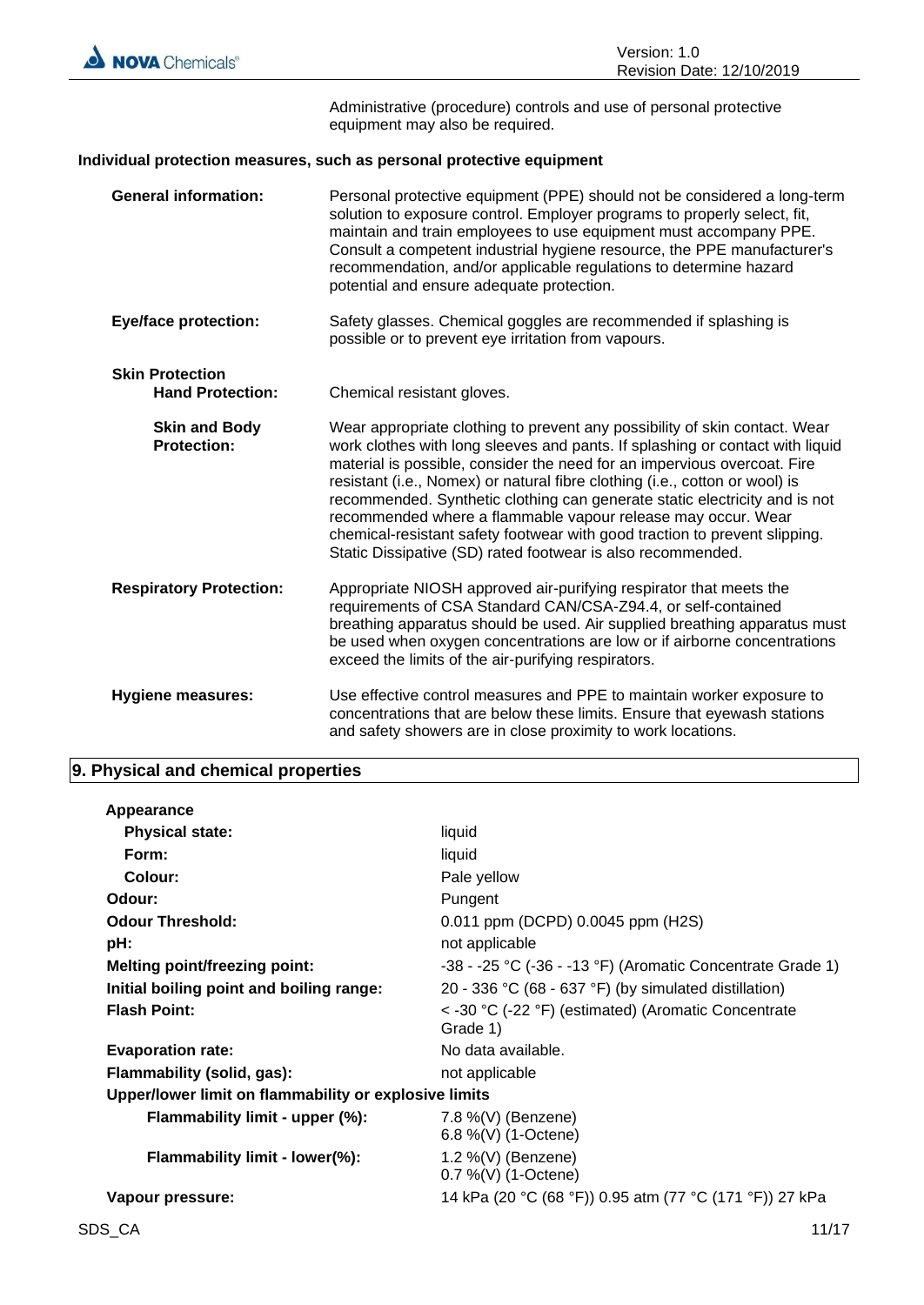

|                                          | (37.8 °C (100.0 °F)) (estimated) (Aromatic Concentrate<br>Grade 3)              |
|------------------------------------------|---------------------------------------------------------------------------------|
| Vapour density:                          | 2.8 (Air=1) (Benzene)                                                           |
| <b>Density:</b>                          | 840 - 860 kg/m3                                                                 |
| <b>Relative density:</b>                 | $0.84 - 0.86$ (15 °C (59 °F)) (Water=1)                                         |
| Solubility(ies)                          |                                                                                 |
| <b>Solubility in water:</b>              | 0.0018 g/ml Slightly soluble (Benzene)                                          |
| Solubility (other):                      | No data available.                                                              |
| Partition coefficient (n-octanol/water): | 2.13 (Benzene) (Log Pow)                                                        |
| Auto-ignition temperature:               | 400 - 500 °C (752 - 932 °F) (AC1) 221 °C (430 °F) (1-<br>Octene)                |
| <b>Decomposition temperature:</b>        | No data available.                                                              |
| <b>Viscosity:</b>                        | 0.47 - 0.58 mm2/s (40 °C (104 °F)), (Aromatic<br>Concentrate Grade 3) estimated |

# **10. Stability and reactivity**

| <b>Reactivity:</b>                                   | Reactive with oxidizing agents, acids and halogens. May attack and<br>degrade some types of plastics, rubbers and coatings. Some minor<br>components of product may react at elevated temperatures and pressures,<br>causing hydrocarbon deposits. Hydrogen sulphide and other sulphur<br>compounds may be corrosive. |
|------------------------------------------------------|-----------------------------------------------------------------------------------------------------------------------------------------------------------------------------------------------------------------------------------------------------------------------------------------------------------------------|
| <b>Chemical Stability:</b>                           | Material is stable under normal conditions.                                                                                                                                                                                                                                                                           |
| <b>Possibility of Hazardous</b><br><b>Reactions:</b> | No data available.                                                                                                                                                                                                                                                                                                    |
| <b>Conditions to Avoid:</b>                          | Exposure to open flame or excessive heat can cause fire or explosion.<br>Keep away from heat, sparks and open flame.                                                                                                                                                                                                  |
| <b>Incompatible Materials:</b>                       | Oxidizing agents, acids and halogens.                                                                                                                                                                                                                                                                                 |
| <b>Hazardous Decomposition</b><br><b>Products:</b>   | Upon decomposition, this product emits carbon monoxide, carbon dioxide,<br>low molecular weight hydrocarbons.                                                                                                                                                                                                         |

# **11. Toxicological information**

# **Information on likely routes of exposure**

| Inhalation:          | Harmful if inhaled. Excessive inhalation of this product may result in<br>heartbeat irregularities and central nervous system effects including<br>headache. Excessive inhalation of this material may also cause damage to<br>blood systems and possibly cancer (leukemia). |
|----------------------|------------------------------------------------------------------------------------------------------------------------------------------------------------------------------------------------------------------------------------------------------------------------------|
| Ingestion:           | Harmful if swallowed. May be fatal if swallowed and enters airways.<br>Ingestion of this product may result in vomiting, nausea, abdominal pain<br>and central nervous system effects. Ingestion may also cause blood<br>disorders.                                          |
| <b>Skin Contact:</b> | Causes skin irritation.                                                                                                                                                                                                                                                      |
| Eye contact:         | Causes serious eye irritation.                                                                                                                                                                                                                                               |
|                      | Symptoms related to the physical, chemical and toxicological characteristics                                                                                                                                                                                                 |
|                      |                                                                                                                                                                                                                                                                              |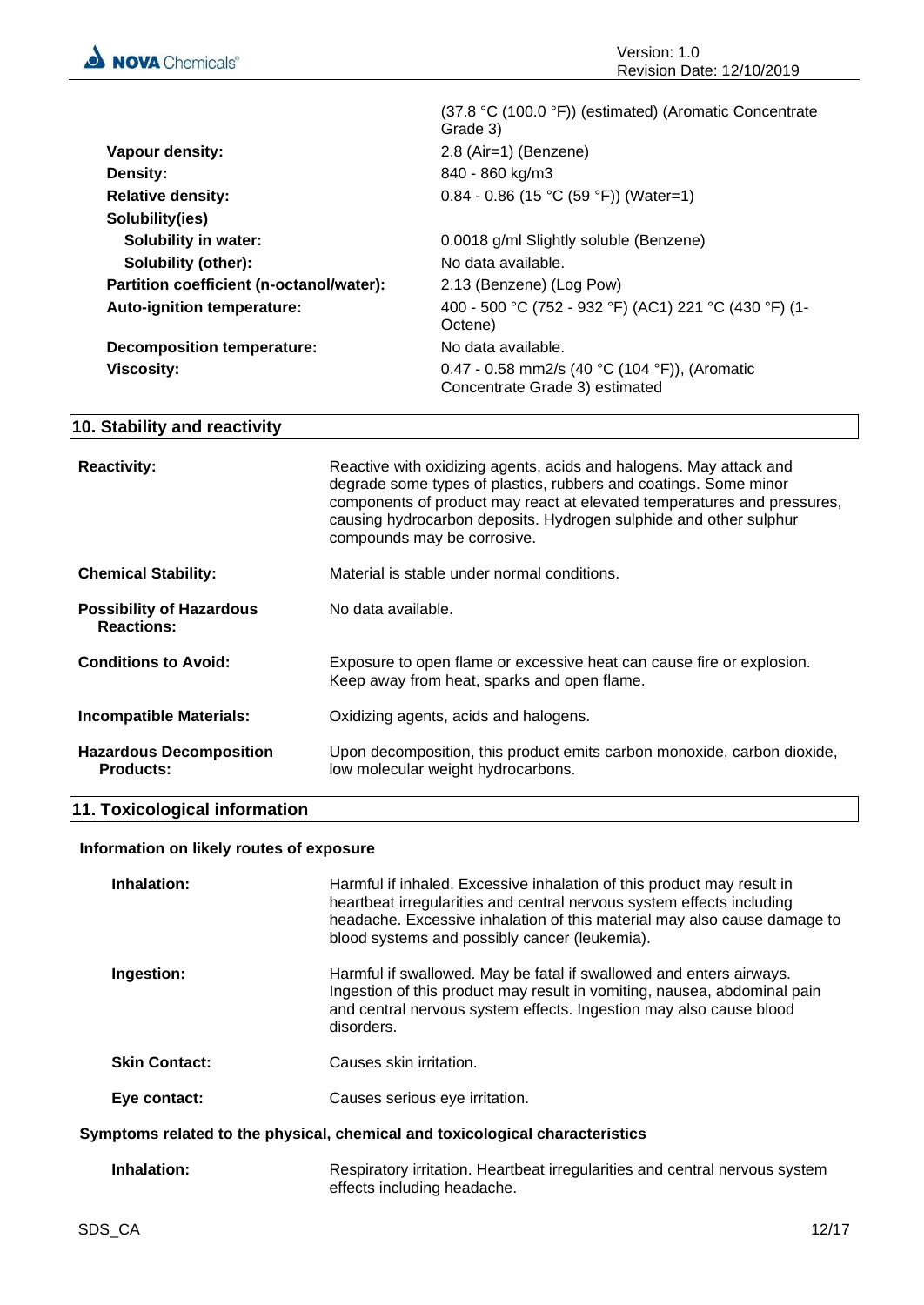| <b>NOVA</b> Chemicals®                                                                                      | Version: 1.0<br>Revision Date: 12/10/2019                                                                                                                                                                                                                                                                                                                                                                              |
|-------------------------------------------------------------------------------------------------------------|------------------------------------------------------------------------------------------------------------------------------------------------------------------------------------------------------------------------------------------------------------------------------------------------------------------------------------------------------------------------------------------------------------------------|
| Ingestion:                                                                                                  | Vomiting, nausea, abdominal pain and central nervous system effects<br>including headache.                                                                                                                                                                                                                                                                                                                             |
| <b>Skin Contact:</b>                                                                                        | Skin irritation.                                                                                                                                                                                                                                                                                                                                                                                                       |
| Eye contact:                                                                                                | Eye irritation.                                                                                                                                                                                                                                                                                                                                                                                                        |
| Information on toxicological effects                                                                        |                                                                                                                                                                                                                                                                                                                                                                                                                        |
| Acute toxicity (list all possible routes of exposure)                                                       |                                                                                                                                                                                                                                                                                                                                                                                                                        |
| Oral<br><b>Product:</b>                                                                                     | ATEmix: 779.81 mg/kg                                                                                                                                                                                                                                                                                                                                                                                                   |
| Dermal<br><b>Product:</b>                                                                                   | Not classified for acute toxicity based on available data.                                                                                                                                                                                                                                                                                                                                                             |
| <b>Inhalation</b><br><b>Product:</b>                                                                        | ATEmix: 13.85 mg/l Vapour                                                                                                                                                                                                                                                                                                                                                                                              |
| <b>Repeated dose toxicity</b><br><b>Product:</b>                                                            | No data available.                                                                                                                                                                                                                                                                                                                                                                                                     |
| <b>Components:</b><br>Benzene                                                                               | LOAEL (Rat, Oral): 25 mg/kg (Target Organ(s): Blood)<br>LOAEL (Rat, Inhalation - vapour): 0.958 mg/l (Target Organ(s): Blood)<br>LOAEL (Human, Inhalation - vapour): 0.0018 mg/l (Target Organ(s): Blood)                                                                                                                                                                                                              |
| <b>Skin Corrosion/Irritation</b><br><b>Product:</b>                                                         | Causes skin irritation.                                                                                                                                                                                                                                                                                                                                                                                                |
| <b>Serious Eye Damage/Eye Irritation</b><br><b>Product:</b>                                                 | Causes serious eye irritation.                                                                                                                                                                                                                                                                                                                                                                                         |
| <b>Respiratory or Skin Sensitization</b><br>Product:                                                        | No data available                                                                                                                                                                                                                                                                                                                                                                                                      |
| <b>Components:</b><br>4,7-Methano-1H-<br>indene, 3a, 4, 7, 7a-<br>tetrahydro-                               | Skin sensitization, Draize (Guinea Pig): Not a skin sensitizer.                                                                                                                                                                                                                                                                                                                                                        |
| Carcinogenicity<br><b>Product:</b>                                                                          | May cause cancer.                                                                                                                                                                                                                                                                                                                                                                                                      |
| Benzene<br>Benzene, ethenyl-<br>1,3-Butadiene, 2-methyl-<br>Benzene, ethyl-<br>Naphthalene<br>1,3-Butadiene | IARC Monographs on the Evaluation of Carcinogenic Risks to Humans:<br>Overall evaluation: 1. Carcinogenic to humans.<br>Overall evaluation: 2A. Probably carcinogenic to humans.<br>Overall evaluation: 2B. Possibly carcinogenic to humans.<br>Overall evaluation: 2B. Possibly carcinogenic to humans.<br>Overall evaluation: 2B. Possibly carcinogenic to humans.<br>Overall evaluation: 1. Carcinogenic to humans. |
| <b>Benzene</b><br>Benzene, ethenyl-<br>1,3-Butadiene, 2-methyl-<br>Naphthalene<br>1,3-Butadiene             | US. National Toxicology Program (NTP) Report on Carcinogens:<br>Known To Be Human Carcinogen.<br>Reasonably Anticipated to be a Human Carcinogen.<br>Reasonably Anticipated to be a Human Carcinogen.<br>Reasonably Anticipated to be a Human Carcinogen.<br>Known To Be Human Carcinogen.                                                                                                                             |
| <b>ACGIH Carcinogen List:</b><br>Benzene                                                                    | Group A1: Confirmed human carcinogen.                                                                                                                                                                                                                                                                                                                                                                                  |
| SDS_CA                                                                                                      | 13/17                                                                                                                                                                                                                                                                                                                                                                                                                  |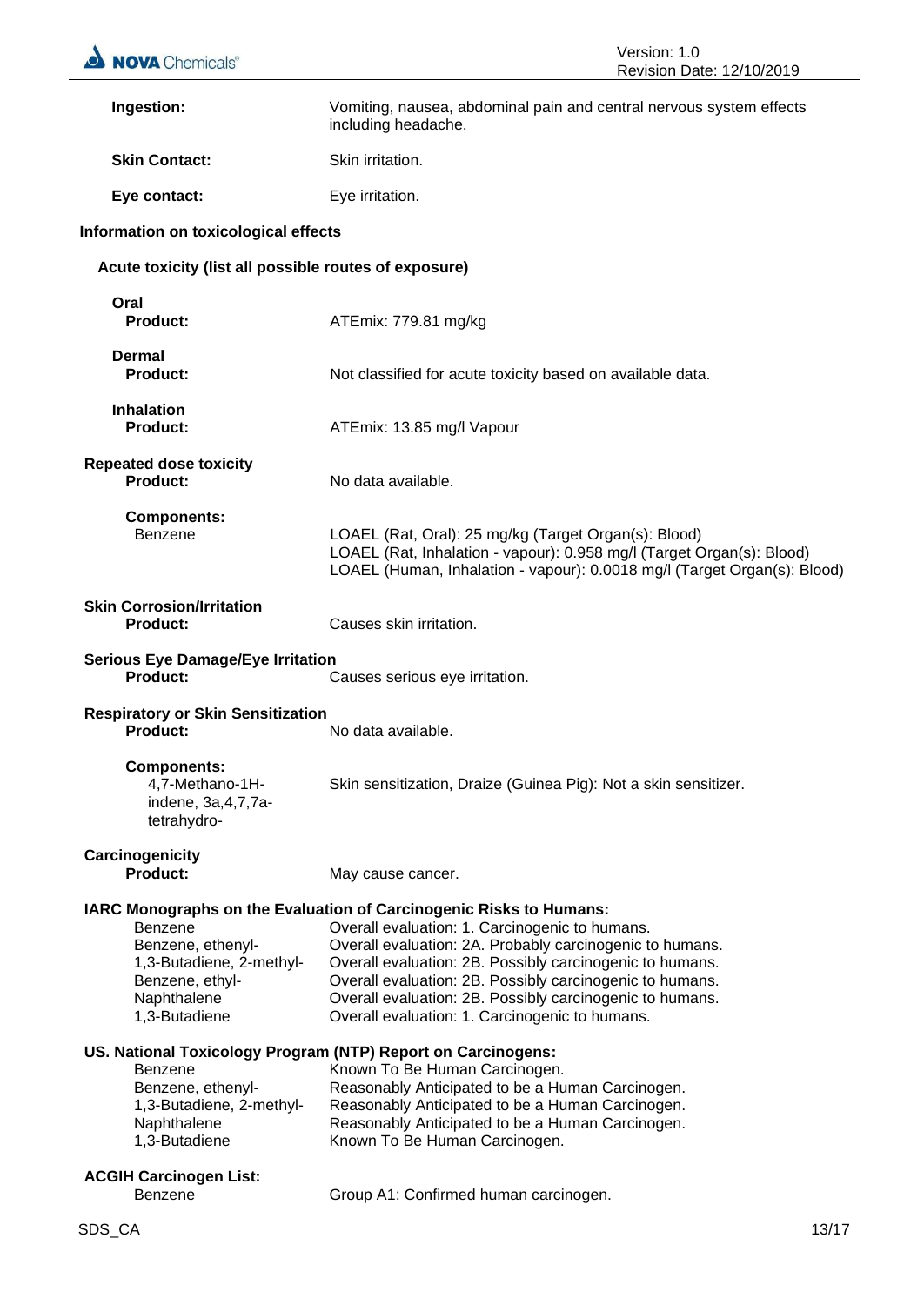| 1,3-Butadiene                                                                                                                                                        | Group A2: Suspected human carcinogen.                                                          |  |
|----------------------------------------------------------------------------------------------------------------------------------------------------------------------|------------------------------------------------------------------------------------------------|--|
| <b>Germ Cell Mutagenicity</b>                                                                                                                                        |                                                                                                |  |
| In vitro<br>Product:                                                                                                                                                 | May cause genetic defects.                                                                     |  |
| In vivo<br>Product:                                                                                                                                                  | May cause genetic defects.                                                                     |  |
| <b>Reproductive toxicity</b><br>Product:                                                                                                                             | Suspected of damaging fertility or the unborn child.                                           |  |
| <b>Specific Target Organ Toxicity - Single Exposure</b><br>Product:                                                                                                  | May cause respiratory irritation.                                                              |  |
| <b>Specific Target Organ Toxicity - Repeated Exposure</b><br>Product:<br>Blood, Auditory system - Causes damage to organs through prolonged or<br>repeated exposure. |                                                                                                |  |
|                                                                                                                                                                      | Central nervous system - May cause damage to organs through prolonged<br>or repeated exposure. |  |
| <b>Aspiration Hazard</b><br>Product:                                                                                                                                 | May be fatal if swallowed and enters airways.                                                  |  |
| Other effects:                                                                                                                                                       | Xylene is a developmental toxicant in Canada.                                                  |  |
| 12. Ecological information                                                                                                                                           |                                                                                                |  |
|                                                                                                                                                                      |                                                                                                |  |

# **Ecotoxicity:**

### **Acute hazards to the aquatic environment:**

| <b>Fish</b><br><b>Product:</b>                       | LC 50 (Oncorhynchus mykiss, 96 h): 1.0 mg/l semi-static<br>Very toxic to aquatic life.                                  |
|------------------------------------------------------|-------------------------------------------------------------------------------------------------------------------------|
| <b>Aquatic Invertebrates</b><br>Product:             | LC 50 (Daphnia magna, 48 h): 1.2 mg/l Static                                                                            |
| <b>Toxicity to aquatic plants</b><br><b>Product:</b> | EC 50 (Algae (Pseudokirchneriella subcapitata), 96 h): 1.8 mg/l                                                         |
| Chronic hazards to the aquatic environment:          |                                                                                                                         |
| <b>Fish</b><br><b>Product:</b>                       | Very toxic to aquatic life with long lasting effects.                                                                   |
| <b>Aquatic Invertebrates</b><br>Product:             | Very toxic to aquatic life with long lasting effects.                                                                   |
| <b>Toxicity to aquatic plants</b><br>Product:        | Very toxic to aquatic life with long lasting effects.                                                                   |
| <b>Persistence and Degradability</b>                 |                                                                                                                         |
| <b>Biodegradation</b><br><b>Product:</b>             | Atmospheric oxidation constitutes a significant route of degradation. Product<br>is likely to biodegrade significantly. |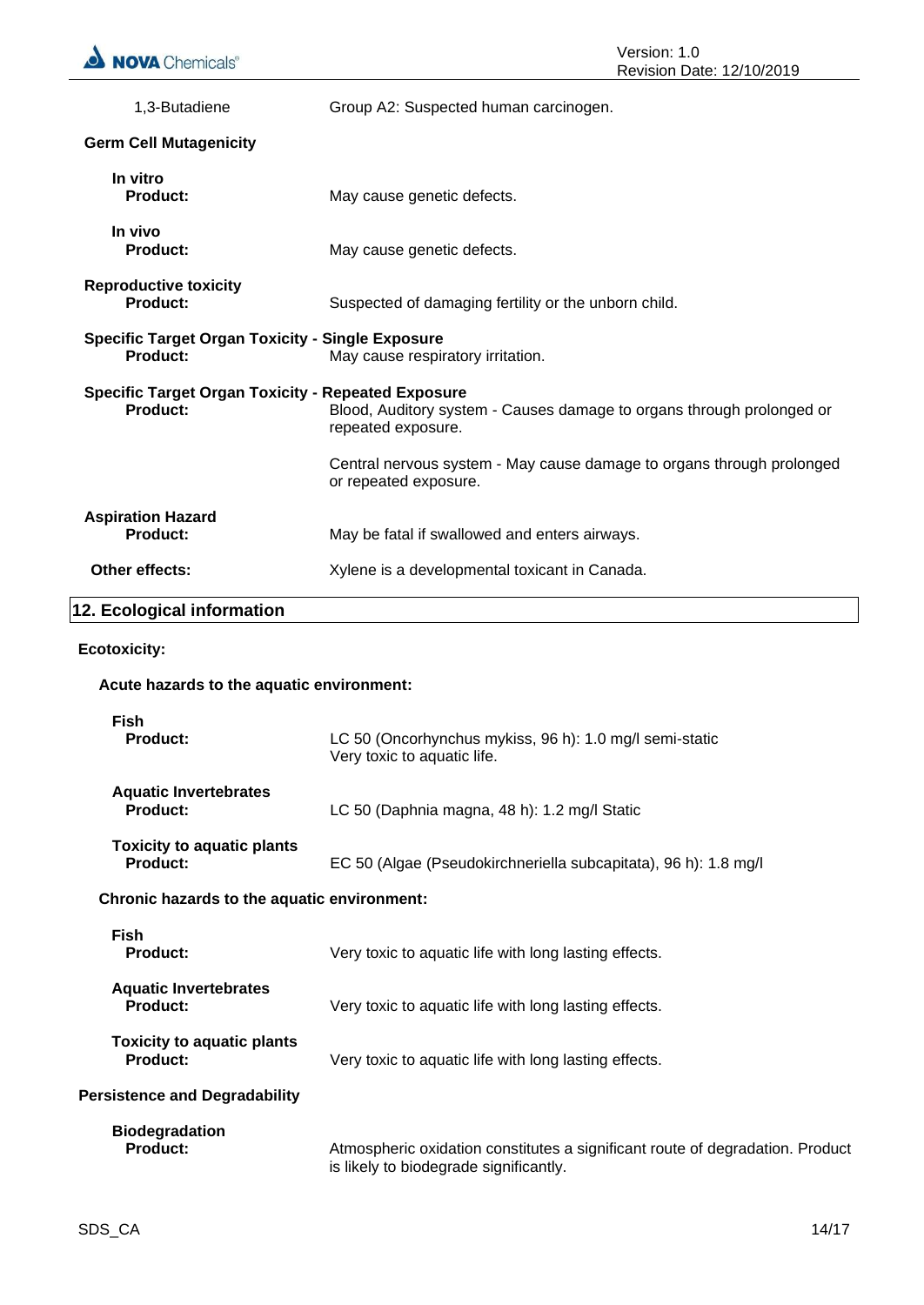

| <b>BOD/COD Ratio</b><br><b>Product:</b>                                                             | No data available.                                                                                                                                                                                                                                                                                                                                     |
|-----------------------------------------------------------------------------------------------------|--------------------------------------------------------------------------------------------------------------------------------------------------------------------------------------------------------------------------------------------------------------------------------------------------------------------------------------------------------|
| <b>Bioaccumulative Potential</b><br><b>Bioconcentration Factor (BCF)</b><br><b>Product:</b>         | No data available.                                                                                                                                                                                                                                                                                                                                     |
| <b>Components:</b><br>4,7-Methano-1H-indene,<br>3a, 4, 7, 7a-tetrahydro-                            | Carp, Bioconcentration Factor (BCF): 58.9 - 384                                                                                                                                                                                                                                                                                                        |
| Partition Coefficient n-octanol / water (log Kow)<br><b>Product:</b>                                | 2.13 (Benzene) (Log Pow)                                                                                                                                                                                                                                                                                                                               |
| <b>Mobility in Soil:</b>                                                                            | Components have slight water solubility. Calculation of atmospheric half-<br>lives of constituent chemicals has identified a half-life of 0.9 to 65.8 hours as<br>result of indirect hydrolysis by hydroxyl radical attack.                                                                                                                            |
| <b>Other Adverse Effects:</b>                                                                       | No data available.                                                                                                                                                                                                                                                                                                                                     |
| 13. Disposal considerations                                                                         |                                                                                                                                                                                                                                                                                                                                                        |
| <b>Disposal instructions:</b>                                                                       | Dispose of contents/container to an appropriate treatment and disposal<br>facility in accordance with applicable laws and regulations, and product<br>characteristics at time of disposal. Waste generator is advised to carefully<br>consider hazardous properties and control measures needed for other<br>materials that may be found in the waste. |
| <b>Contaminated Packaging:</b>                                                                      | Check local, federal and provincial environmental regulations prior to<br>disposal.                                                                                                                                                                                                                                                                    |
| <b>14. Transport information</b>                                                                    |                                                                                                                                                                                                                                                                                                                                                        |
| <b>TDG</b><br><b>UN Number:</b><br><b>UN Proper Shipping Name:</b><br><b>Class</b><br>Dooking Croup | <b>UN 3295</b><br>HYDROCARBONS, LIQUID, N.O.S.<br>3<br>I.                                                                                                                                                                                                                                                                                              |

Packing Group 1 and 1 and 1 and 1 and 1 and 1 and 1 and 1 and 1 and 1 and 1 and 1 and 1 and 1 and 1 and 1 and 1 and 1 and 1 and 1 and 1 and 1 and 1 and 1 and 1 and 1 and 1 and 1 and 1 and 1 and 1 and 1 and 1 and 1 and 1 an Subsidiary risk label – Special precautions for user: Reference Emergency Response Guidebook No. 128, latest revision.

# **15. Regulatory information**

Label(s)

# **Canada Federal Regulations**

# **List of Toxic Substances (CEPA, Schedule 1)**

**Chemical Identity** Benzene 1,3-Butadiene, 2-methyl-Naphthalene 1,3-Butadiene

# **Export Control List (CEPA 1999, Schedule 3)** Not regulated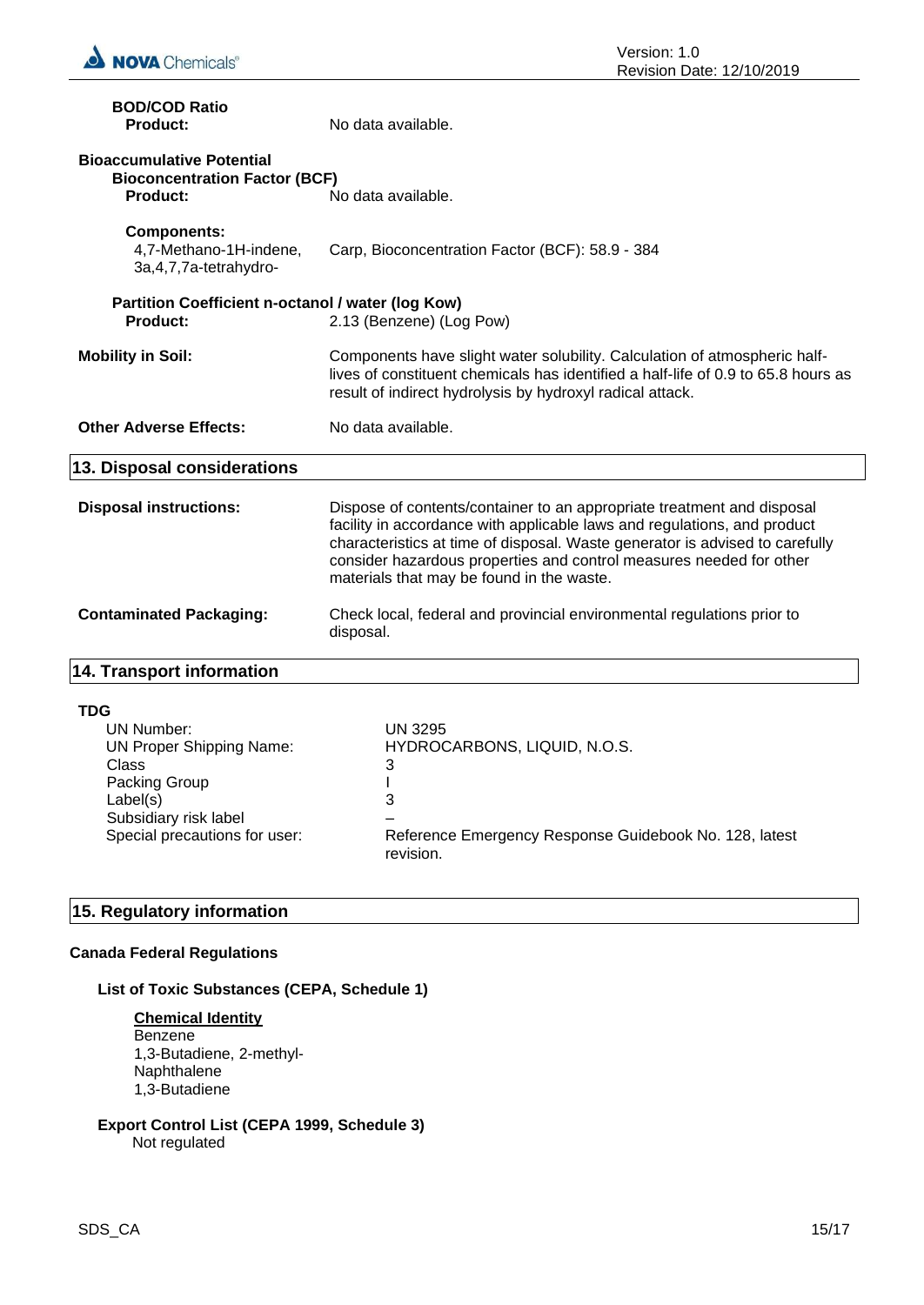

# **National Pollutant Release Inventory (NPRI) Canada. Canadian Environmental Protection Act (CEPA). National Pollutant Release Inventory**

**(NPRI) (Parts 1-4)**

### NPRI Benzene 4,7-Methano-1H-indene, 3a,4,7,7a-tetrahydro-**Toluene** Benzene, ethenyl-1,3-Butadiene, 2-methyl-Benzene, dimethyl-

### **Canada. National Pollutant Release Inventory (NPRI) Substances, Part 5, VOCs with Additional Reporting Requirements**

NPRI PT5 Benzene

**Toluene** Benzene, ethenyl-1-Pentene Benzene, dimethyl-2-Hexene Pentane, 2-methyl-1,3-Butadiene 2-Pentene Pentane, 3-methyl-**Octane** 

### **Greenhouse Gases**

Not regulated

# **Precursor Control Regulations**

#### **Chemical Identity Toluene**

### **Canada. Substances Subject to Significant New Activity (SNAc) Reporting Requirements** Not regulated

### **Inventory status**

Canada DSL Inventory List: On or in compliance with the inventory

US TSCA Inventory: On or in compliance with the inventory

# **16. Other information, including date of preparation or last revision**

| <b>Issue Date:</b>           | 12/10/2019                                                                                                                                                                                                                                                                                                                                                                                                                                                                                                                                                                                                                                                                                                                                                                                                                                                                                                                                                                                                                                                                                                                                                                                                                                                                                                                                          |
|------------------------------|-----------------------------------------------------------------------------------------------------------------------------------------------------------------------------------------------------------------------------------------------------------------------------------------------------------------------------------------------------------------------------------------------------------------------------------------------------------------------------------------------------------------------------------------------------------------------------------------------------------------------------------------------------------------------------------------------------------------------------------------------------------------------------------------------------------------------------------------------------------------------------------------------------------------------------------------------------------------------------------------------------------------------------------------------------------------------------------------------------------------------------------------------------------------------------------------------------------------------------------------------------------------------------------------------------------------------------------------------------|
| <b>Revision Information:</b> | 12/10/2019: SDS Update                                                                                                                                                                                                                                                                                                                                                                                                                                                                                                                                                                                                                                                                                                                                                                                                                                                                                                                                                                                                                                                                                                                                                                                                                                                                                                                              |
| <b>Version #:</b>            | 1.0                                                                                                                                                                                                                                                                                                                                                                                                                                                                                                                                                                                                                                                                                                                                                                                                                                                                                                                                                                                                                                                                                                                                                                                                                                                                                                                                                 |
| Abbreviations and acronyms:  | $ACGH$ = American Conference of Governmental Industrial Hygienists; $BOD$ = Biochemical<br>Oxygen Demand; CAS = Chemical Abstracts Service; CEPA = Canadian Environmental<br>Protection Act; COD = Chemical Oxygen Demand; DSL = Domestic Substances List; EC50 =<br>Effective Concentration 50%; EPA = Environmental Protection Agency; GHS = Globally<br>Harmonized System for the Classification and Labelling of Chemicals; IARC = International<br>Agency for Research on Cancer; IDLH = Immediately Dangerous to Life or Health; Kow =<br>Octanol/water partition coefficient; LC50 = Lethal Concentration 50%; LD50 = Lethal Dose 50%;<br>LEL = Lower Explosive Limit; NDSL = Non-Domestic Substances List; NFPA = National Fire<br>Protection Association; NIOSH = National Institute for Occupational Safety and Health; NTP =<br>National Toxicology Program; OEL = Occupational Exposure Limit; OSHA = Occupational Safety<br>and Health Administration; PNOC = Particulates Not Otherwise Classified; PPE = Personal<br>Protective Equipment; REL = Recommended Exposure Limit; SCBA = Self Contained Breathing<br>Apparatus; SDS = Safety Data Sheet; STEL = Short Term Exposure Limit; TDG = Transportation<br>of Dangerous Goods; TLV = Threshold Limit Value; TSCA = Toxic Substances Control Act; TWA<br>$=$ Time Weighted Average |
| <b>Further Information:</b>  | For additional information on equipment bonding and grounding, refer to the                                                                                                                                                                                                                                                                                                                                                                                                                                                                                                                                                                                                                                                                                                                                                                                                                                                                                                                                                                                                                                                                                                                                                                                                                                                                         |
| SDS CA                       | 16/17                                                                                                                                                                                                                                                                                                                                                                                                                                                                                                                                                                                                                                                                                                                                                                                                                                                                                                                                                                                                                                                                                                                                                                                                                                                                                                                                               |